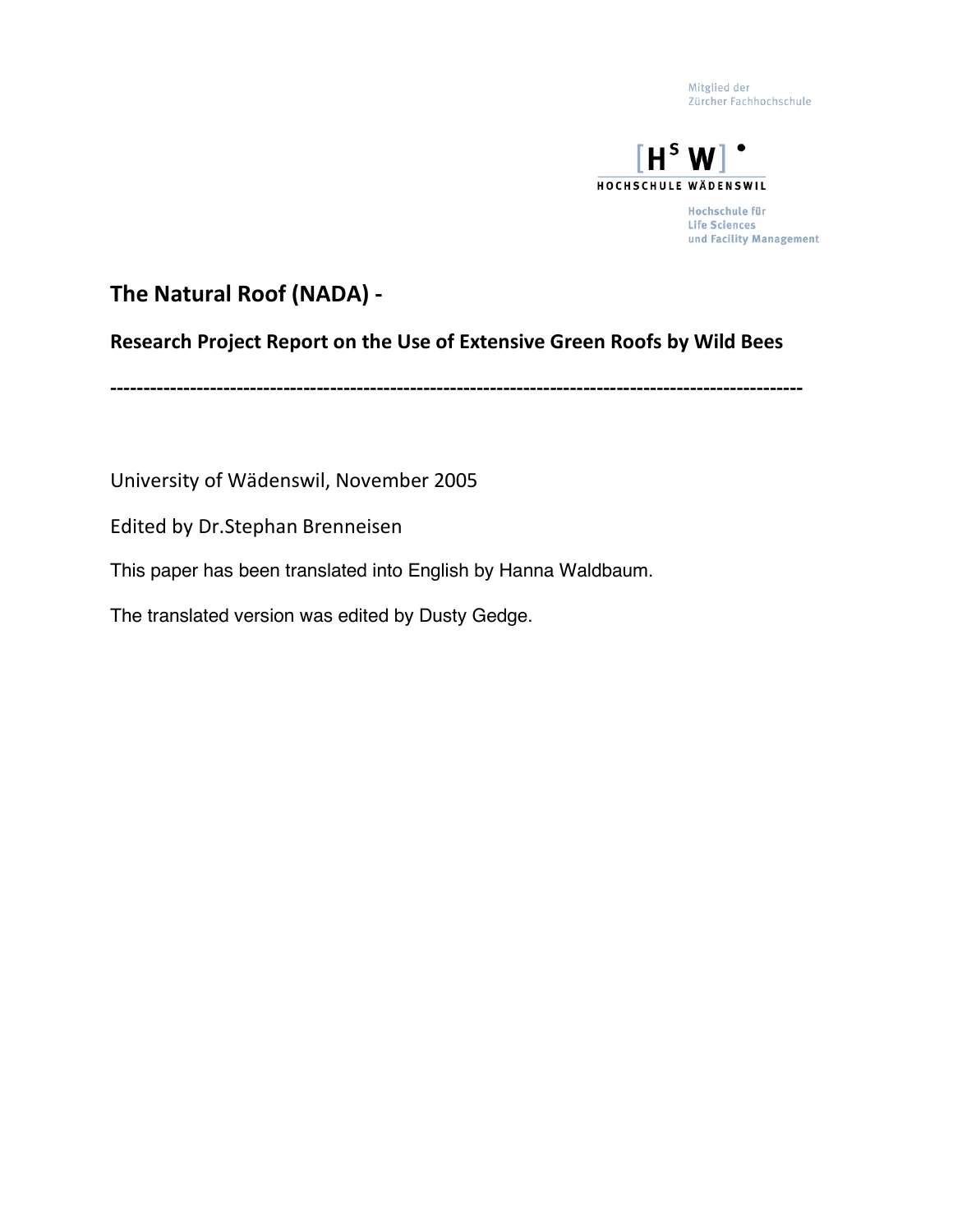#### **Summary**

Earlier investigations (Riedmiller & Schneider 1993, Riedmiller 1994, Mann 2005) established that wild bees make use of replacement habitats on buildings as much as other species do. However,
questions about the importance of substrate,
vegetation and structure of green roofs for their use by wild bees needed answering.

Some wild bee species make their nests in holes in the ground; hence the question whether substrates made from natural earth or sand and gravel provide suitable nesting conditions.

The following investigation shows that green roofs are systematically used as habitats by wild bees. On average sedum roofs attracted only half the number of bee species compared with green roofs planted with multiple forms of vegetation (herbaceous roofs). The number of blossom visits is even more marked: on sedum roofs it was only one fifth of the number of visits counted on herbaceous roofs. An extended investigation would probably produce an even greater difference. The reason for this is simple: sedums have a shorter flowering period,
which minimises their usefulness as feeding grounds.

Ten endangered wild bee species (red listed category 3 in Switzerland) have been identified. Green roofs of a more natural character invited a higher number of bee species than those with less variety (i.e. planted predominantly with sedums).

It has been found that even green roofs situated in city centres and at relatively high altitudes attract wild bees. Even large bees,
such as masonry bees have been sighted on the tallest roof included in this investigation,
the *Klinikum 1* in Basel.

The results show that in terms of potential habitat for wild bees there is hardly any difference between a nature‐like green roof with substrates from the region (a mix of sand and clay) and the ground. Green roofs such as the *Klinikum 2* in Basel could be planted with a greater variety of plants that could provide food throughout the growing season. As extensive green roofs do not suffer any disturbance once installed,
the dead plant matter provides ideal habitats during the winter for spiders and insects. In urban areas such undisturbed conditions are hardly available on the ground and difficult to provide by design,
as parks and gardens are constantly maintained. On the ground there is also more competition from other species. Extensive green roofs can improve conditions for wild bees by providing additional feeding grounds in built‐up areas; they can therefore count as ideal extensions to the natural conditions on the ground.

Further investigations about frequency of wild bee visits comparing sedum roofs with herbaceous roofs are planned for 2006 at Wädenswil University in order to create statistics. The resulting figures regarding the protection of endangered species on extensive green roofs will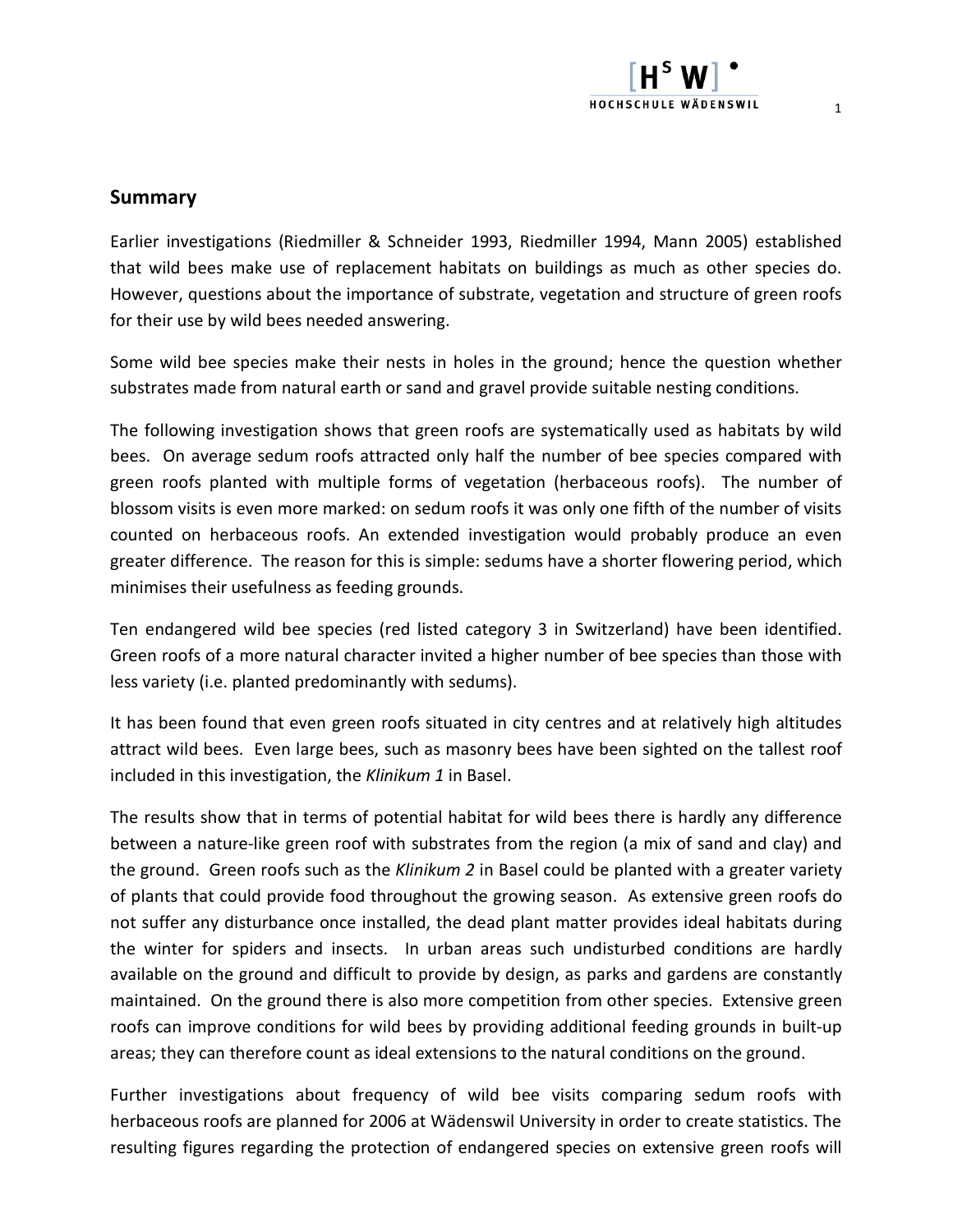

2

#### **Table of Contents**

- 1. Starting point and Introduction
	- 1.1 Wild bees on green roofs
- 2. Target and choice of locations to be investigated
- 3. Methods and execution
- 4. Results
	- 4.1 Comparison between surveyed locations
	- 4.2 Recorded blossom visits
	- 4.3 Differences between locations
	- 4.4 Quantitative‐mathematical comparison of locations
	- 4.5 Description of rare and endangered species collected
- 5. Discussion of results
- 6. Bibliography and references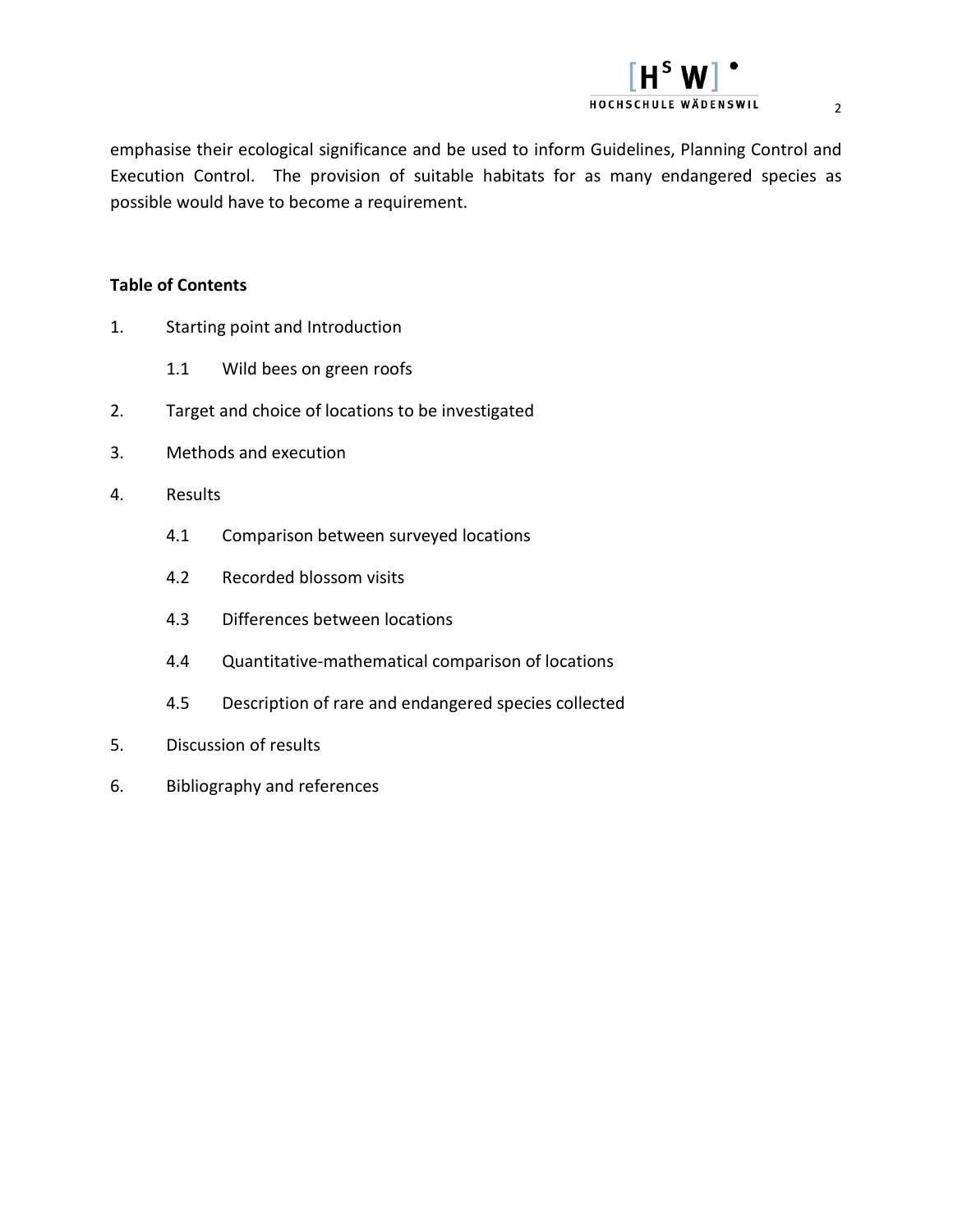#### **1. Starting point and Introduction**

Extensive green roofs provide living conditions for plants as well as animal species that live in the vegetation and in the soil, species that can adapt to extreme conditions. These species need to be sufficiently mobile in order to reach the roof area. Surveys of invertebrates on green roofs in Basel and Luzern have shown that green roofs offer a compensatory solution for the protection of species (Brenneisen 2003). A gradual increase in the number of rare and endangered invertebrates has been observed in Switzerland (Brenneisen 2003) and Germany (Pozzi et al 1998). (Fig.1)

The functionality of specially designed surfaces incorporating small mounds and a variety of substrate materials has also been detected. Areas that remain constantly humid during dry periods offer refuge to soil fauna resulting in a significant increase in the number of species compared with levelled locations.

A variety of sample roofs have been installed in Basel (Photos 1 and 2) following older examples from Basel (Photos 3 – 5) and Luzern (SUVA, Migros Würzenbach). These sites will also be investigated as to their functionality.

.................................

*(Skipped: see German Paper)*

[Fig.1 Green roofs sampled in 1999 as to the age, coverage and variety of plants and the number of spiders and beetles (Brenneisen 2003,
modified)]

| [Photos 1 and 2 : | Experimental area Nordtangente]  |
|-------------------|----------------------------------|
| [Photos 3 -5):    | Green roof Rhypark on the Rhine] |

...................................

#### **1.1 Wild bees on green roofs**

Earlier research conducted by Riedmiller & Schneider 1993,
Riedmiller 1994,
Mann 2005 proved that wild bees belong to the group of species that make use of replacement habitats provided on buildings. Now an investigation into the significance of substrates,
vegetation and structural diversity with regard to their usefulness to wild bees was called for.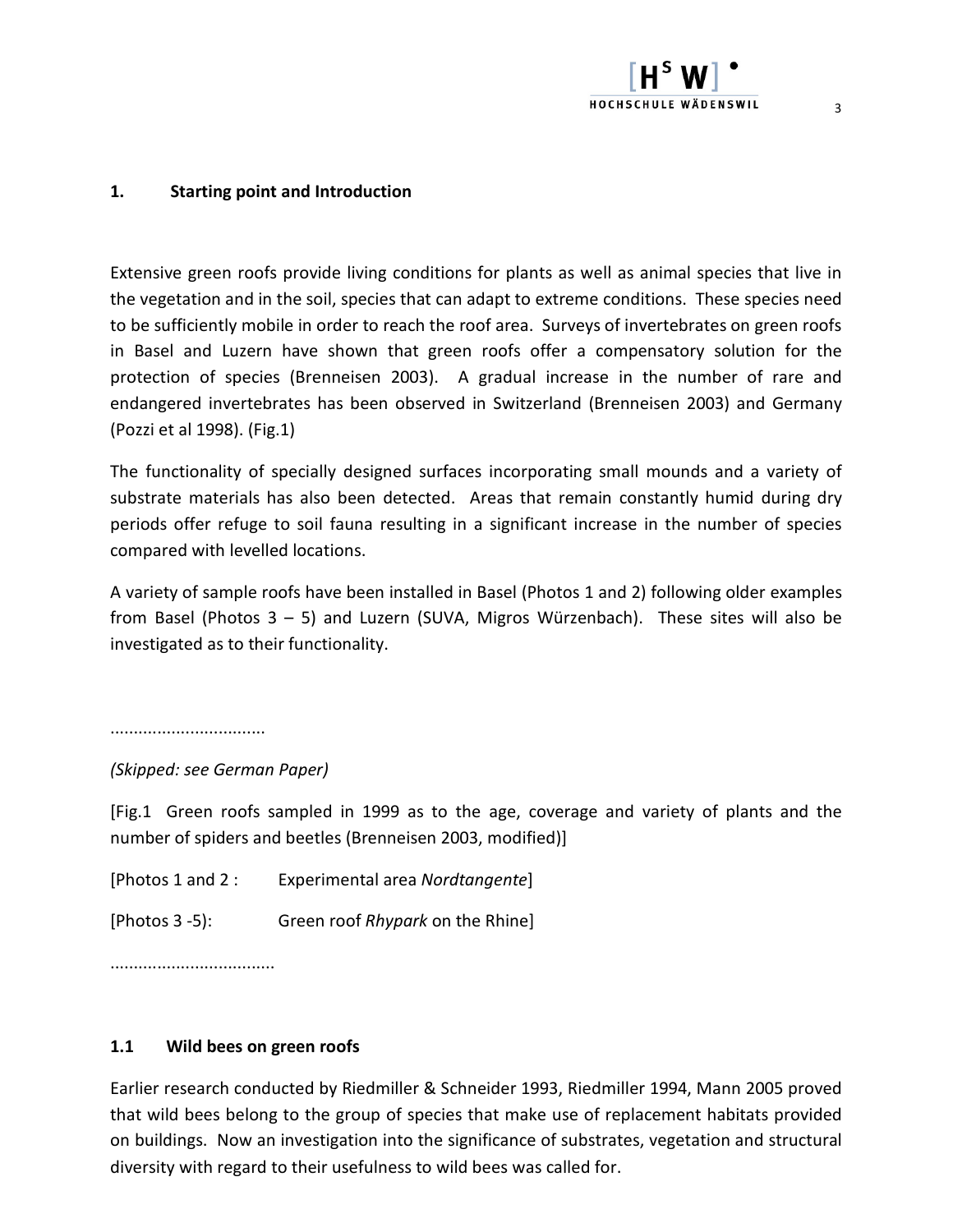# HOCHSCHULE WÄDENSWIL

Bees (*Apoidea*) belong to the order of *Hymenoptera*. Bees found preserved in amber prove their existence since 80 million years. In the course of 100 million years a great variety of bees developed as a result of the evolution of flowering plants. It is estimated that there are 30,000 species worldwide; about 1,000 species are known in Europe alone,
whereby the name "wild bees " is used for all but the honeybee (*Apis melllifera*). In Switzerland 585 types of wild bees have been identified (Steinmann 1993).

Most bees are solitary. The female builds the nest on her own and feeds the brood alone. Social structures such as that of the honeybees have only been seen in bumblebees and burrowing bees (Müller 1990).

Some species build their nests in the form of cavities in the ground. This fact prompted important questions about the usefulness of substrates containing natural soil or sandy gravel as nesting grounds for wild bees.

#### **2. Target and choice of locations to be investigated**

The primary objective was to establish the impact of various forms of roof vegetation on the number of blossom visits performed by wild bees. The specific aims were:

- To refine the argument in favour of the significance of green roofs for wild bees in general
- To compare the variety of ways in which bees use and frequent green roofs given different types of green roofs
- To investigate how different substrates are used for nesting.

For a countrywide comparison investigations took place in the regions of Basel,
St.Gallen,
Luzern and Zurich (Tab. 1)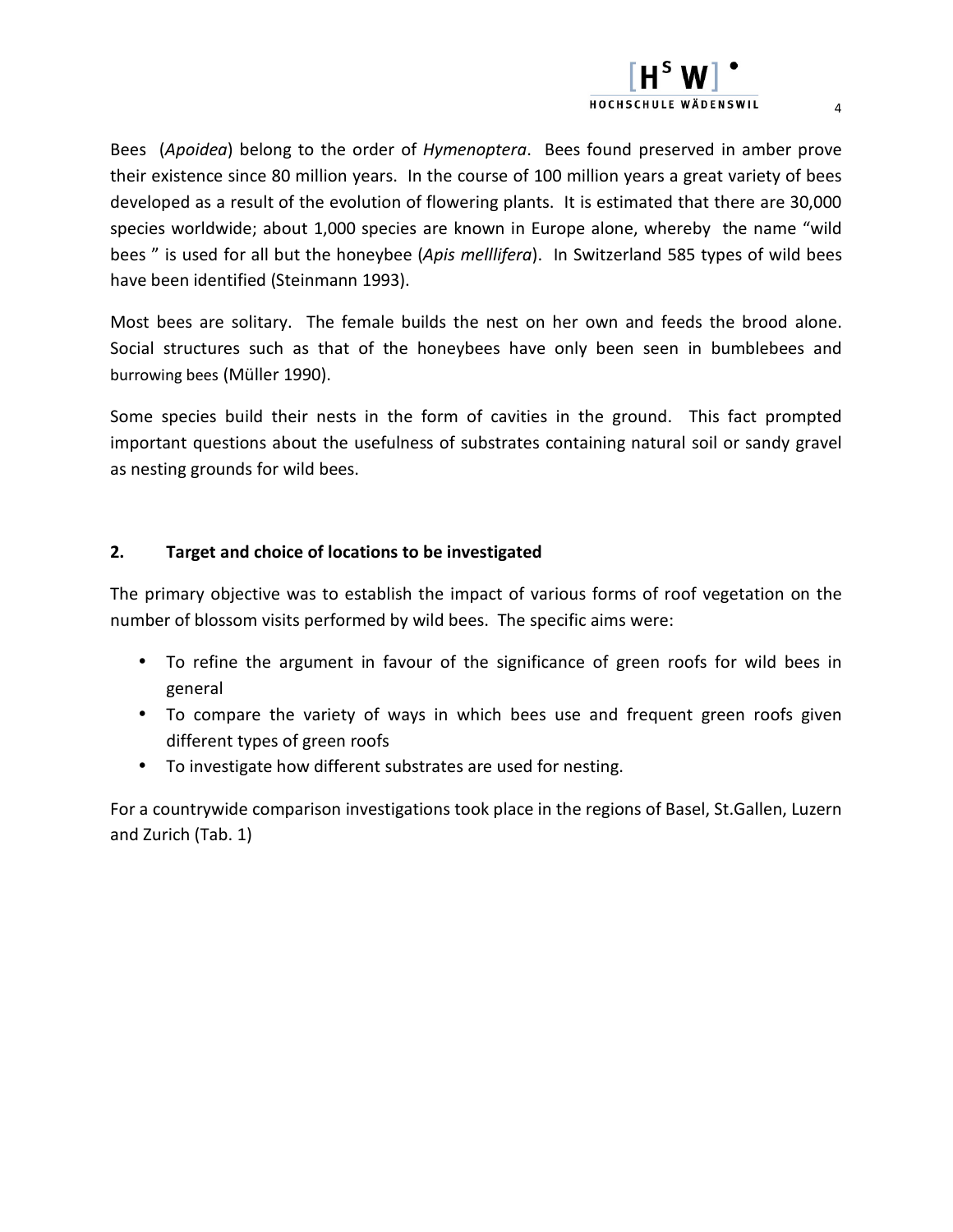| Location                                      |    | Type of vegetation and substrate                                                                                                                                                  | Area                 | Age    |
|-----------------------------------------------|----|-----------------------------------------------------------------------------------------------------------------------------------------------------------------------------------|----------------------|--------|
| Surveyed area                                 |    |                                                                                                                                                                                   |                      |        |
| <b>Basel</b>                                  |    |                                                                                                                                                                                   |                      |        |
| Universitätsspital<br>Klinikum 1              |    | 1 Scant vegetation, mainly sedums with meadow-like areas incorporating small<br>mounds (h 20cm); substrate: gravel (Wandkies) + fine soil                                         | 2000 $m2$            | 5 yrs  |
| Universitätsspital<br>Klinikum 2              |    | 2 Partly scant vegetation, partly large meadow with mixed areas between;<br>various substrates: sand + gravel, shingle, topsoil                                                   | 3000 $m2$            | 5 yrs  |
| Messehalle                                    |    | 3 Scant sedum growth; substrate: pumice                                                                                                                                           | 10000 $m2$           | 7 yrs  |
| <b>Planted slopes</b><br>Nordtangente "Earth" | 4  | Alternating open areas of mosses, herbs, grasses; substrate: layer of shingle<br>topped with thin layer of fine brown soil (Braunerdehorizont)                                    | 10000 $m2$           | 7 yrs  |
| Planted slopes<br>Nordtangente<br>"Shingle"   |    | 5 Mainly open areas without vegetation with some solitary plants, sedums;<br>substrate: shingle                                                                                   | 10000 $m2$           | 7 yrs  |
| Saalbau Rhypark                               |    | Scant vegetation, mounds with small shrubs, areas with grasses, mosses or<br>free of vegetation; substrates: sandy gravel, broken up chalk, mix of gravel<br>and soil             | 500 $m2$             | 13 yrs |
| University Hospital<br>Rossetti-Bau           |    | 7 Scant vegetation, hilly areas with a variety of herbs, areas of grass, open<br>mossy areas, some large stones; substrate: a mix of sand clay and gravel                         | 1500 $m2$            | 5 yrs  |
| Schwarzpark                                   |    | 8 60% coverage with vegetation of mixed sedum – herbs – grasses on natural<br>topsoil taken from the woodland on which the structure stands.                                      | $200 \text{ m}^2$    | 5 yrs  |
| Luzern                                        |    |                                                                                                                                                                                   |                      |        |
| Maihof                                        | 9  | Semi-intensive character. Open areas with sedum – grass – herbs<br>alternating with various shrubs on thicker substrate layers                                                    | $2000 \; \text{m}^2$ | 15 yrs |
| <b>SUVA</b>                                   |    | 10 Meadow-like vegetation. Some humid areas with plants that tolerate varying<br>degrees of humidity (orchids). Substrate: ca 15cm unsorted gravel with a<br>small amount of soil | $2000 \; \text{m}^2$ | 15 yrs |
| Würzenbach                                    |    | 11 Fully covered with vegetation. Varying humidity. The initial stage of a<br>wetland meadow (Pfeifengraswiese)                                                                   | 1500 $m2$            | 30 yrs |
| <b>St. Gallen</b>                             |    |                                                                                                                                                                                   |                      |        |
| Baudepartement                                |    | 12 Low coverage with mainly sedums interspersed with only a few herbs.<br>Substrate: pumice                                                                                       | 1000 $m2$            | 8 yrs  |
| <b>Botanic Garden</b>                         |    | 13 Sloping green roof with mainly sedums mixed with herbs. Substrate: pumice                                                                                                      | 600 $m2$             | 10 yrs |
| Cemetery Bruggen                              | 14 | A rich diversity of plant species such as on a meadow. Substrate: gravel –<br>sand with some compost                                                                              | 300 $m2$             | 12 yrs |
| Cemetery Feldli                               |    | 15 A rich diversity of plant species; some humid areas. Substrate: Gravel with<br>leaf mould                                                                                      | 150 $m2$             | 4 yrs  |
| Kanton Hospital                               |    | 16 Relatively dense vegetation. Substrate: pumice / expanded slate<br>(Blähschiefer)                                                                                              | 1500 $m2$            | 20 yrs |
| School building<br>Grossacker                 |    | 17 Sparse vegetation, mainly sedum. Substrate: pumice                                                                                                                             | 1000 $m2$            | 5 yrs  |
| Steinach                                      |    | 18 Ground location on a river bank (Steinach) with extensive management of a<br>meadow and trees                                                                                  | 10000 $m2$           | ?      |
| Zürich                                        |    |                                                                                                                                                                                   |                      |        |
| Seewasserwerk<br>Moos                         |    | 19 Rich diversity of vegetation, meadow with varying degrees of humidity.<br>Substrate: topsoil                                                                                   | 10000 $m2$           | 90 yrs |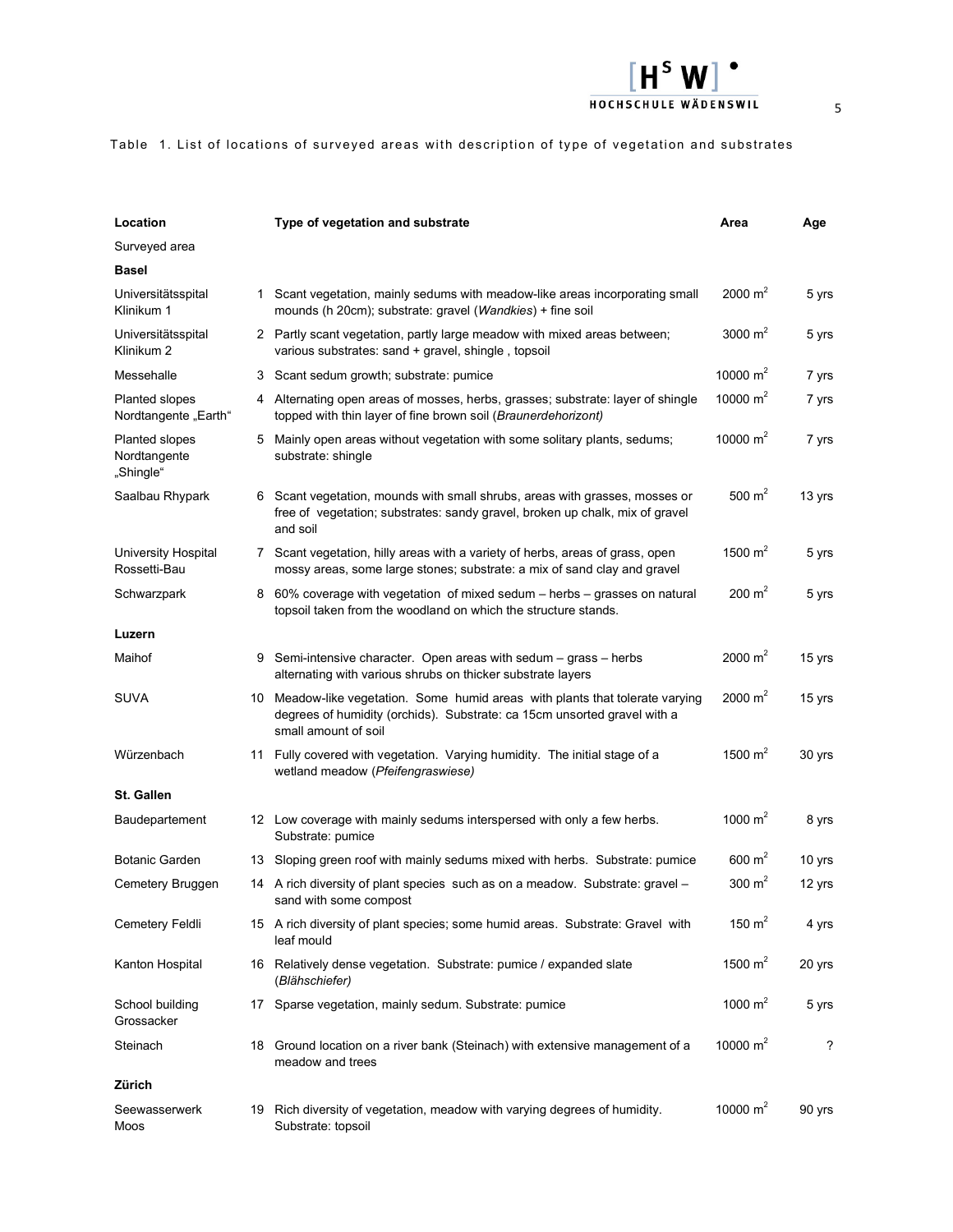

#### Table 2. List of additional locations surveyed in 2005 with description of vegetation and

substrates.

| Location                                         | Type of vegetation and substrate                                                                                   | Area               | Age                        |
|--------------------------------------------------|--------------------------------------------------------------------------------------------------------------------|--------------------|----------------------------|
| Surveyed area                                    |                                                                                                                    |                    |                            |
| Additional roofs                                 |                                                                                                                    |                    |                            |
| <b>Basel</b>                                     |                                                                                                                    |                    |                            |
| University Hospital<br>Klinikum 2, $(9th$ floor) | Mixed sedum and herb roof with areas of grass. Substrate: expanded slate<br>(Blähschiefer)                         | $2000 \text{ m}^2$ | 12 yrs                     |
| <b>Basel-Land</b>                                |                                                                                                                    |                    |                            |
| <b>IKEA</b>                                      | Predominantly sedum; substrate: pumice                                                                             | 8000 $m2$          | 6 yrs                      |
| Sieffert AG                                      | Sedum – herbs - grass. Substrate: broken chalk and pumice                                                          | 150 $m2$           | 10 yrs                     |
| Zurlinden Grube                                  | Conservation area in disused gravel pit.                                                                           | 10000 $m2$         | $\boldsymbol{\mathcal{P}}$ |
| St. Gallen                                       |                                                                                                                    |                    |                            |
| Stadttheater                                     | Small area of vegetation ranging from open to relatively dense meadow.<br>Substrate: Gravel (Wandkies), leaf mould | 120 $m2$           | 1 yr                       |
| Heimstätten Wil                                  | Sedum – herb vegetation. Substrate:: sand / clay / gravel mix                                                      | 1000 $m^2$         | 3 yrs                      |

#### **3. Methods and execution**

In 2004, the first year of survey the so-called 'yellow dish method' (Gelbschalenmethode) was employed,
that intended to attract the species to the green roof in order to obtain data. In the second year of the survey, 2005 this was extended to counting the number of blossom visits by wild bees.

#### **The first survey year 2004**

Wild Bees were caught in yellow 6 litre buckets,
one bucket per survey location. The bait was a 1:10 dilution of acetic acid. The traps were put in place at the beginning of April and checked and emptied at 14‐day intervals until the end of October.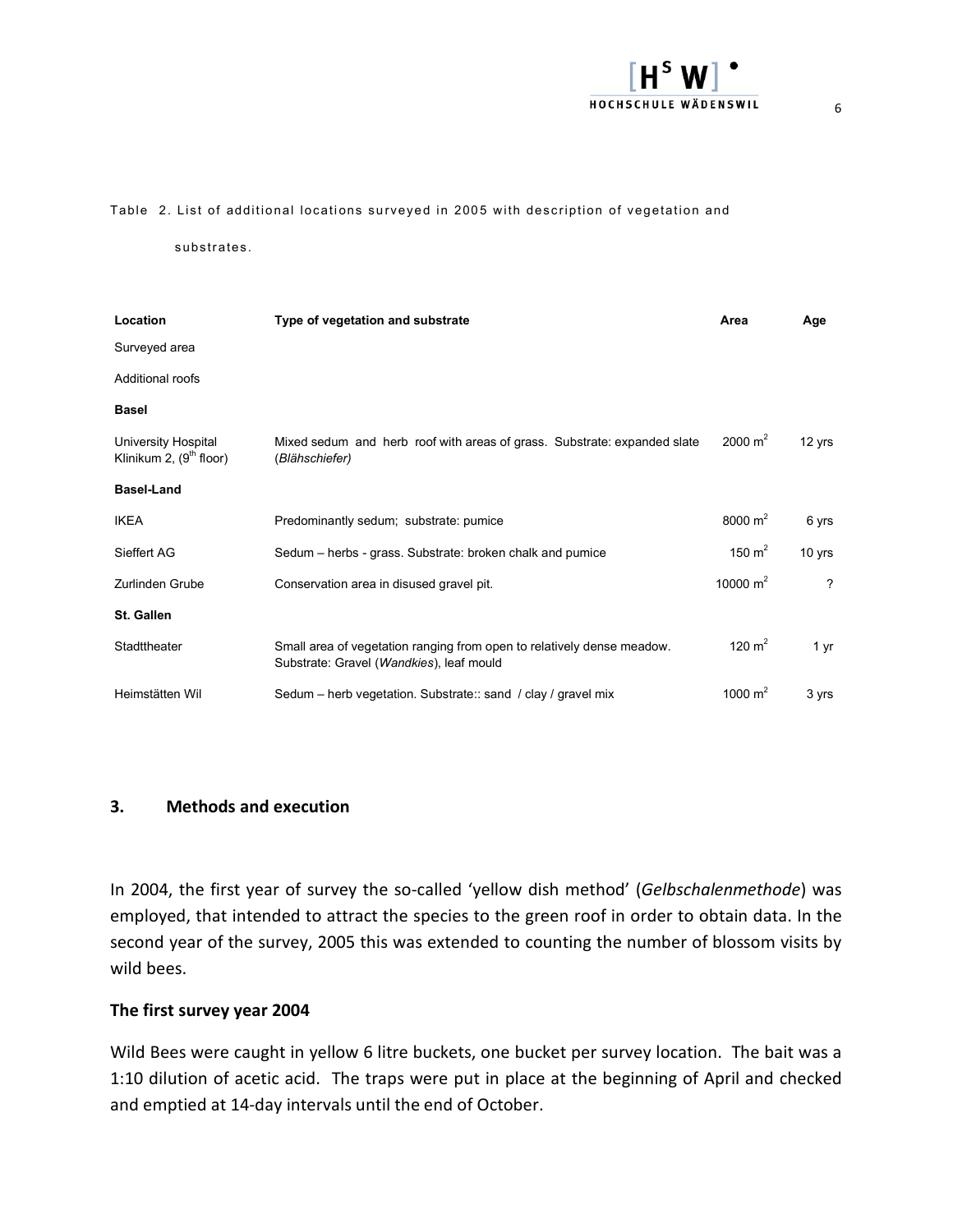#### **The second survey year 2005**

Different green roofs were monitored on two separate dates (end of April and mid June) for one hour at a time. At nine different locations (three each in Basel City,
Basel Region,
St.Gallen) the number of bees visiting a 1m x
1m area of green roof were counted.

#### **4. Results**

The collection of *Apidae* during project NADA resulted in 1551 adult animals,
of which 478 were honeybees (*Apis mellifera*). 77 species belonging to 18 genera were found (Tab. 3). The species were identified by Mike Edwards, a London entomologist working with Dr. G. Kadas of Royal Holloway College on her long term study of green roofs and invertebrates, who both collaborated in this project. Tables 3a to 3c show the distribution of individuals among the surveyed sites. The figures refer to the number of bees collected per year. The total number of species and of individual specimens and the diversity values are given at the end of the tables.

Approximately one third of collected specimens were honeybees. 15 identified species (19.5% of a total of 77 species) belong to the genera *Lasioglossum* (burrowing bees). In terms of specimens 20.9% of collected individuals were burrowing bees. The second most common species belong to the genera *Andrena* (sand bees) (13 species = 16.9%) which constituted 9.8% of collected specimen. The third most common bees collected were *Bombus* (bumblebees) (12 species = 15.6%). At 27.3% bumblebees constituted a high number of specimens, only surpassed by honeybees (31.1%).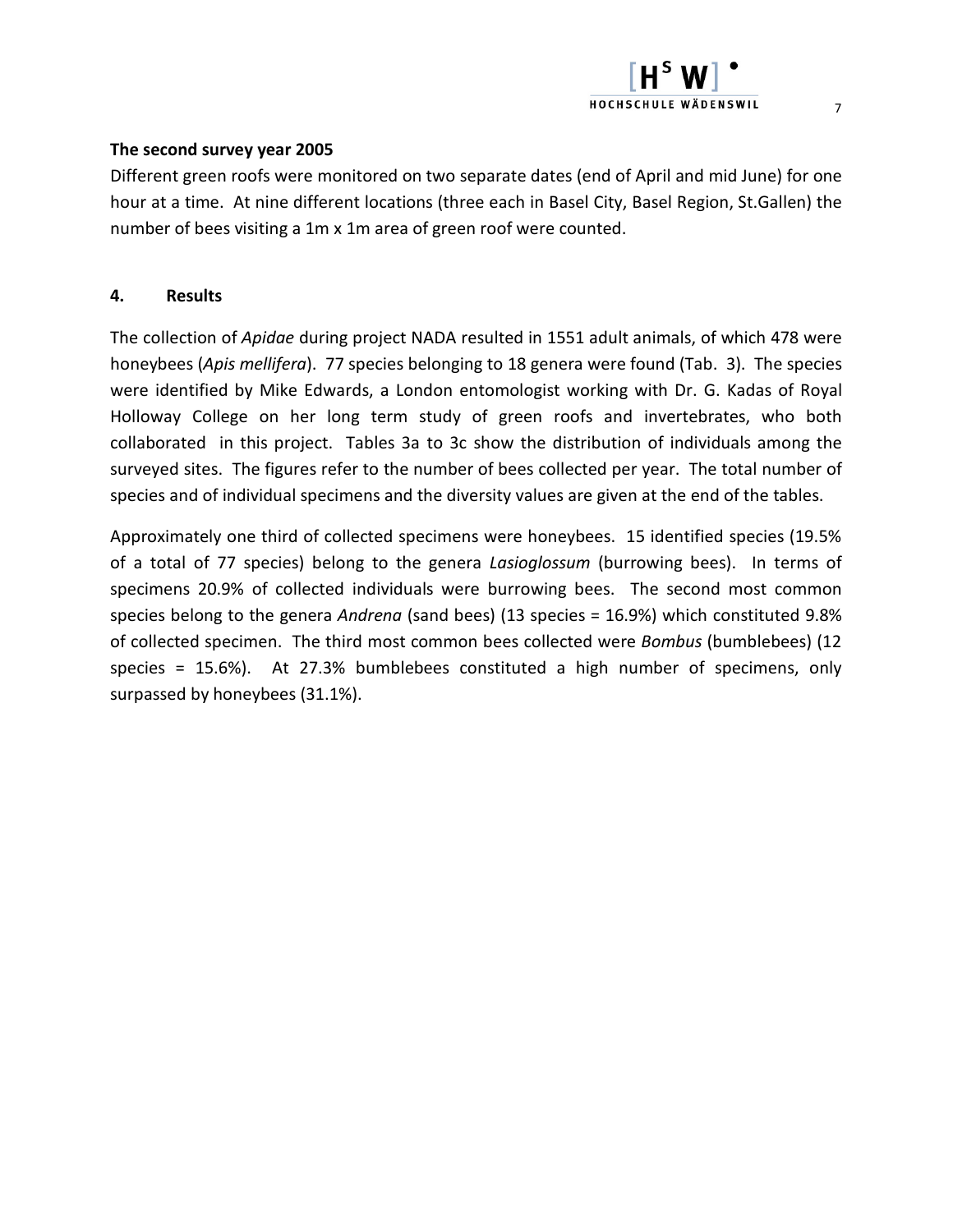



Fig. 2: Number of bee species (Anzahl Bienenarten) collected at each surveyed location (Standort) and type of vegetation (Vegetation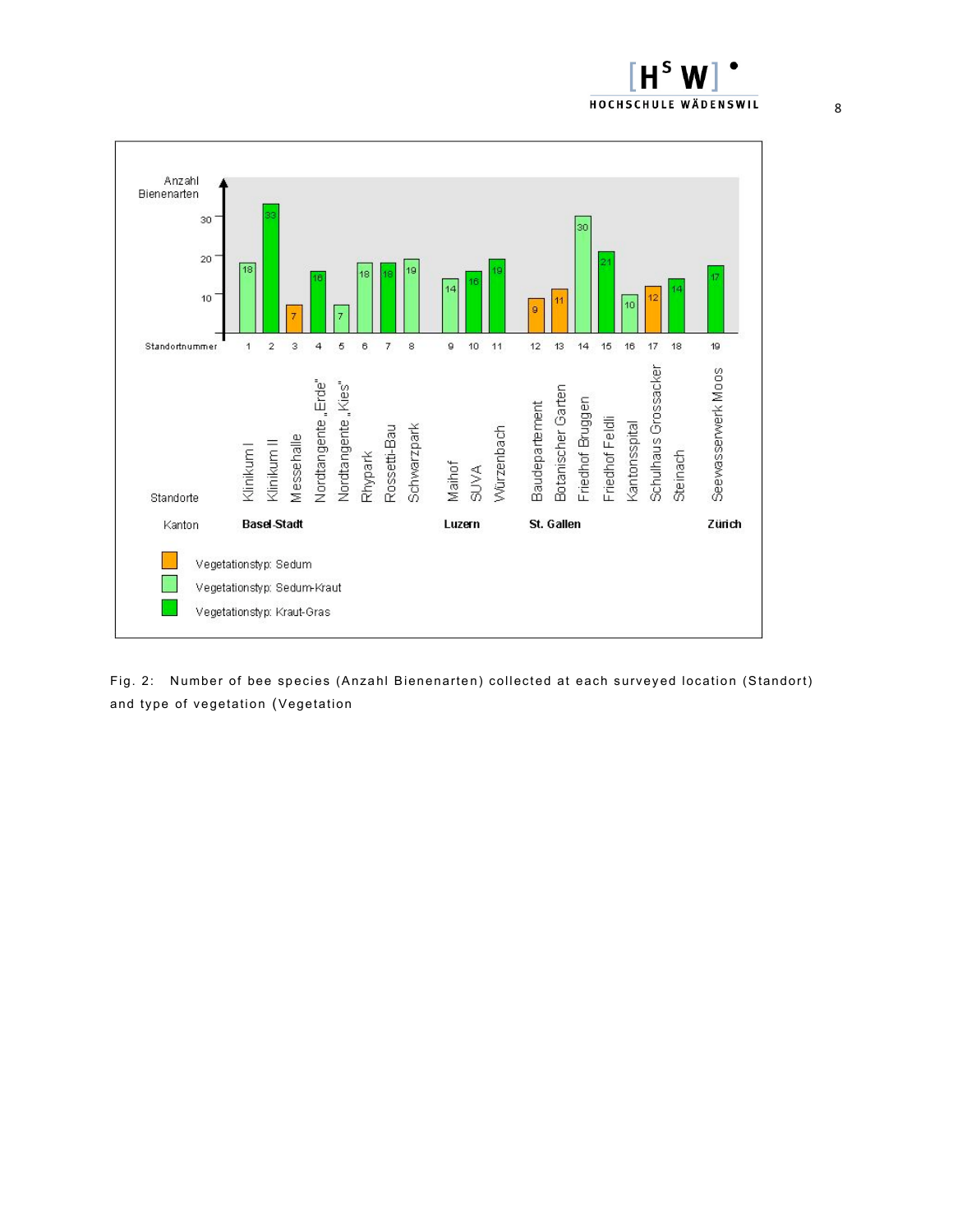| Apidae (Bienen)                                                                                                                                                                                                                                                                                                                                                                                                                             | <b>Schutz</b>    | Ökologie<br><b>Standorte</b>                                                                                                                                                                                                       |                                                                       |                                                                                   |                   |                                                                                                       |                                |                                    |                              |                                       |                                        |             |                     |                                         |            |                   |                                   |                                                                                                            |                                                    |                      |                              |                       |                            |
|---------------------------------------------------------------------------------------------------------------------------------------------------------------------------------------------------------------------------------------------------------------------------------------------------------------------------------------------------------------------------------------------------------------------------------------------|------------------|------------------------------------------------------------------------------------------------------------------------------------------------------------------------------------------------------------------------------------|-----------------------------------------------------------------------|-----------------------------------------------------------------------------------|-------------------|-------------------------------------------------------------------------------------------------------|--------------------------------|------------------------------------|------------------------------|---------------------------------------|----------------------------------------|-------------|---------------------|-----------------------------------------|------------|-------------------|-----------------------------------|------------------------------------------------------------------------------------------------------------|----------------------------------------------------|----------------------|------------------------------|-----------------------|----------------------------|
|                                                                                                                                                                                                                                                                                                                                                                                                                                             | Rote<br>Liste CH | _ebensraum                                                                                                                                                                                                                         | Nistweise                                                             | Blüten-<br>besuch                                                                 |                   |                                                                                                       |                                | Basel                              |                              |                                       |                                        |             |                     | Luzern                                  |            |                   |                                   | St. Gallen                                                                                                 |                                                    |                      |                              | ZH                    |                            |
| Gattung und Art                                                                                                                                                                                                                                                                                                                                                                                                                             |                  |                                                                                                                                                                                                                                    |                                                                       |                                                                                   | Klinikum          | $\sim$<br>Klinikum                                                                                    | <b>Vessehalle</b>              | <b>Jordtangente</b> ("Erde")       | <b>Vordtangente</b> ("Kies") | Rhypark                               | Rossetti-Bau                           | Schwarzpark | Maihof              | <b>SUVA</b>                             | Vurzenbach | Baudepartement    | Botanischer Garten                | Friedhof Bruggen<br>Friedhof Feldli                                                                        | antonsspital                                       | Schulhaus Grossacker | Steinach                     | Moos<br>Seewasserwerk | Summe                      |
| Standortnummer                                                                                                                                                                                                                                                                                                                                                                                                                              |                  |                                                                                                                                                                                                                                    |                                                                       |                                                                                   | $\mathbf{1}$      | $\overline{2}$                                                                                        | 3                              | $\overline{4}$                     | $\overline{5}$               | 6                                     | $\overline{7}$                         | 8           | 9                   | 10                                      | 11         | 12                | 13                                | 14                                                                                                         | 15<br>16                                           | 17                   | 18                           | 19                    |                            |
| Andrena (Sandbienen)<br>Andrena spec.<br>Andrena bicolor<br>Andrena chrysoceles<br>Andrena cineraria<br>Andrena flavipes<br>Andrena fulva<br>Andrena haemorrhoa<br>Andrena minutula<br>Andrena minutuloides<br>Andrena nitida<br>Andrena scotica (=carantonica)<br>Andrena subopaca<br>Andrena viridescens<br>Anthidium (Harz- und Wollbienen)<br>Anthidium manicatum<br>Anthidium strigatum<br>Anthophora (Pelzbienen)<br>Anthophora spec. | 3<br>3           | U<br>tF, S, H, W, F, R, W, Si, aW<br>W, tF, H, Sa, K, Si,<br>U<br>IW, W, H, aW, Si, G<br>U<br>U<br>W, Ka, Fe, S, H<br>U<br>?<br>W, Fe, tF, aW, Fel, M, R<br>tF, S, H, Bö, M, aW<br>G, T, aW, W, L, I, B<br>FI, W, Wi, M, aW, K, St | Е<br>Е<br>Е<br>Е<br>E<br>E<br>Е<br>E<br>E<br>Ε<br>Е<br>vH<br>Fr<br>÷, | p<br>p<br>p<br>p<br>p<br>p<br>D<br>p<br>p<br>p<br>o.V<br>p<br>D<br>$\overline{a}$ | 2<br>$\mathbf{1}$ | 3<br>$\overline{2}$<br>5<br>16<br>$\overline{2}$<br>$\mathbf{1}$<br>6<br>$\mathbf{1}$<br>$\mathbf{1}$ | $\overline{2}$<br>$\mathbf{1}$ | 5<br>$\mathbf 2$<br>$\overline{5}$ |                              | 1<br>$\overline{a}$<br>$\overline{2}$ | $\mathbf{1}$<br>1<br>3<br>$\mathbf{1}$ |             | $\overline{4}$<br>3 | $\overline{\mathbf{c}}$<br>$\mathbf{1}$ |            | 1<br>$\mathbf{1}$ | 6<br>$\mathbf{1}$<br>$\mathbf{1}$ | 6<br>$\overline{2}$<br>$\mathbf{1}$<br>$\mathbf{1}$<br>3<br>$\mathbf{1}$<br>$\mathbf{1}$<br>$\overline{1}$ | $\mathbf{1}$                                       | $\mathbf{1}$<br>1    | 17<br>$\mathbf{1}$           |                       | 39<br>50<br>1 <sup>c</sup> |
| Anthophora furcata                                                                                                                                                                                                                                                                                                                                                                                                                          |                  | W, Wi, Ka, S, O                                                                                                                                                                                                                    | sH                                                                    | 0. L                                                                              |                   |                                                                                                       |                                |                                    | $\mathbf{1}$                 |                                       |                                        |             |                     |                                         |            |                   |                                   |                                                                                                            |                                                    |                      |                              |                       |                            |
| Apis (Honigbienen)<br>Apis mellifera<br><b>Bombus (Hummeln)</b>                                                                                                                                                                                                                                                                                                                                                                             |                  | verschiedene Rassen                                                                                                                                                                                                                |                                                                       |                                                                                   |                   |                                                                                                       |                                |                                    |                              | 6 26 11 50 45 7 10                    |                                        |             |                     | 1 29 22                                 |            | 24 96 98          |                                   |                                                                                                            | 5 24                                               |                      | 4<br>7                       | 13                    | 478                        |
| Bombus spec.<br><b>Bombus alpestris</b><br><b>Bombus campestris</b><br><b>Bombus horotrum</b>                                                                                                                                                                                                                                                                                                                                               |                  | $\overline{\phantom{a}}$<br>$\overline{\phantom{a}}$<br>W, S, H, Si                                                                                                                                                                | vM, V, Ge                                                             | p                                                                                 |                   |                                                                                                       |                                |                                    |                              |                                       |                                        |             |                     |                                         |            |                   |                                   | $\mathbf{1}$<br>$\overline{2}$                                                                             | $\overline{1}$                                     |                      | $\mathbf{1}$                 |                       |                            |
| <b>Bombus humilis</b>                                                                                                                                                                                                                                                                                                                                                                                                                       | 3                | oG, W, S, Si                                                                                                                                                                                                                       | Kr, Mo, vM                                                            | p                                                                                 |                   |                                                                                                       |                                |                                    |                              |                                       |                                        |             |                     |                                         |            |                   |                                   |                                                                                                            |                                                    |                      |                              |                       |                            |
| Bombus hypnorum<br><b>Bombus lapidarius</b><br>Bombus pascuorum                                                                                                                                                                                                                                                                                                                                                                             |                  | IW, W, Si<br>W, aW, S, M, Si<br>U                                                                                                                                                                                                  | Ba, Fs, Ge<br>νH<br>vM, Mo, Kr,                                       | p<br>p<br>D                                                                       | 18                | $\mathbf 1$<br>3                                                                                      |                                | $\mathbf{1}$<br>$\overline{4}$     |                              | $\mathbf{1}$<br>$\overline{3}$        | $\mathbf{1}$<br>$\overline{5}$         |             | 3<br>$2^{\circ}$    | 4<br>3                                  | 11         | 2 13              |                                   | 11<br>$\overline{4}$<br>43                                                                                 | $\overline{1}$<br>$\overline{1}$<br>$\overline{2}$ | $\overline{2}$<br>4  | 4<br>$\overline{22}$<br>2 14 |                       | 24<br>106<br>73            |
|                                                                                                                                                                                                                                                                                                                                                                                                                                             |                  |                                                                                                                                                                                                                                    | νH<br>Ges, Mo,                                                        |                                                                                   |                   |                                                                                                       |                                |                                    |                              |                                       |                                        |             |                     |                                         |            |                   |                                   |                                                                                                            |                                                    |                      |                              |                       |                            |
| Bombus pratorum<br><b>Bombus soroeensis</b><br><b>Bombus sylvestris</b><br>Bombus terrestris/lucorum                                                                                                                                                                                                                                                                                                                                        |                  | IW, oG, Si<br>W, oG, IW, Sa,<br>?<br>U                                                                                                                                                                                             | Ge, vM<br>νM<br>vM, Ge,                                               | p<br>p<br>p                                                                       | 1<br>26           | 29                                                                                                    | $\overline{2}$                 | $\overline{1}$<br>15               | 6                            | $5\phantom{.0}$                       | 55                                     |             | 5                   | 4                                       |            | $\overline{2}$    | 3                                 | $\overline{2}$<br>$\mathbf{1}$<br>$\mathbf 1$<br>18                                                        | $\mathbf{1}$                                       | 6 14                 | 10                           |                       | 209                        |
| Chelostoma (Scherenbienen)                                                                                                                                                                                                                                                                                                                                                                                                                  |                  |                                                                                                                                                                                                                                    |                                                                       |                                                                                   |                   |                                                                                                       |                                |                                    |                              |                                       |                                        |             |                     |                                         |            |                   |                                   |                                                                                                            |                                                    |                      |                              |                       |                            |
| Chelostoma campanularum<br>Chelostoma rapunculi                                                                                                                                                                                                                                                                                                                                                                                             |                  | W, Wi, S, aW, Si<br>?                                                                                                                                                                                                              | vHo                                                                   | o, C                                                                              |                   |                                                                                                       |                                |                                    |                              |                                       |                                        |             |                     |                                         |            |                   |                                   | 2                                                                                                          | -1<br>$\overline{1}$                               |                      |                              |                       |                            |

Tabelle 3a: Aktivitätsdichten der erfassten Bienenarten nach Untersuchungsstandort, mit Angaben zur Ökologie und Schutzstatus.

 $[H<sup>s</sup> W$ 

HOCHSCHULE WÄDENSWIL

 $\overline{\phantom{a}}$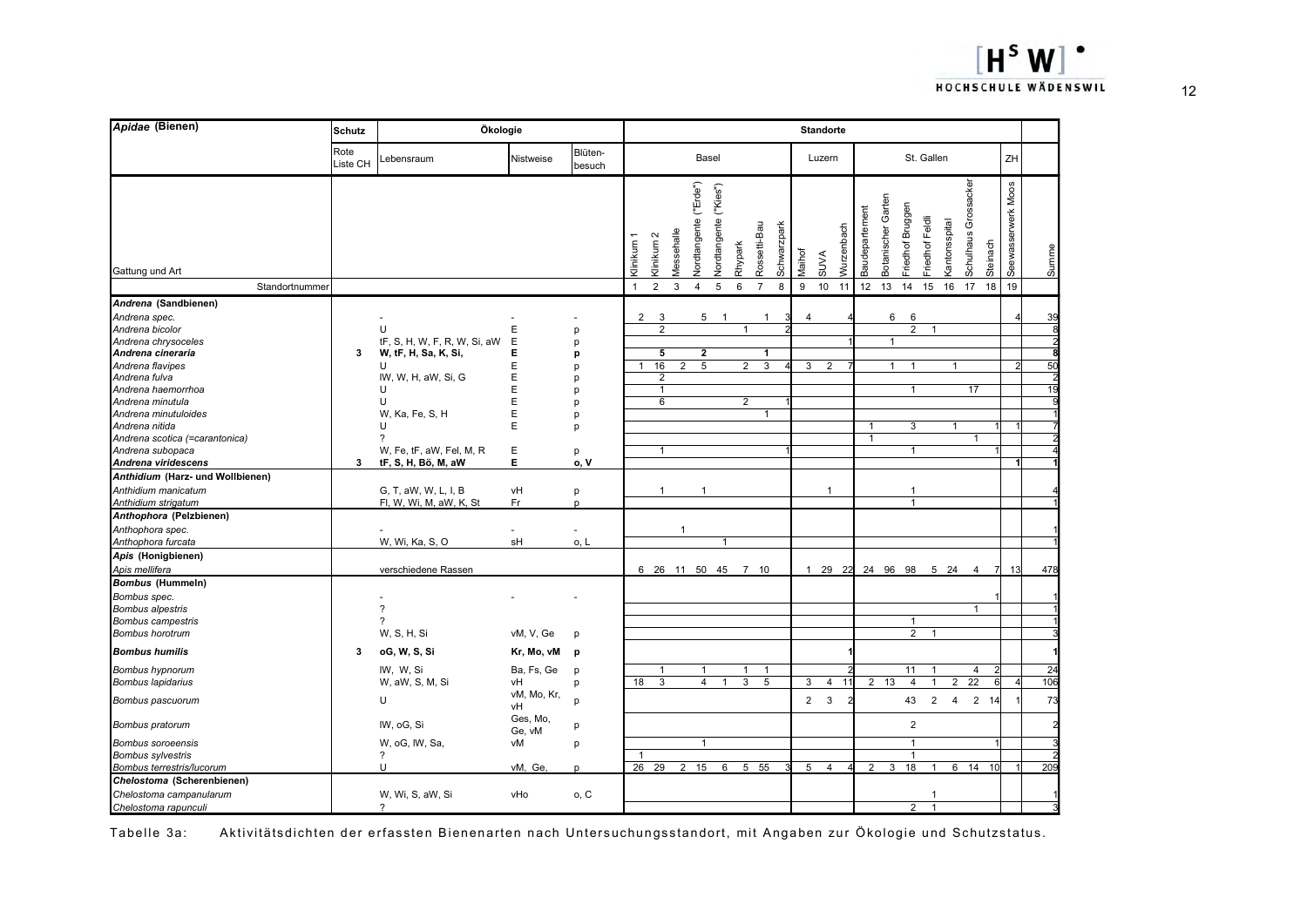

| Apidae (Bienen)                                  | <b>Schutz</b>    | Ökologie                                    |           |                   |                |                       | <b>Standorte</b> |                         |                          |                 |                             |                |                |            |                |                    |                  |                 |                                   |                      |          |                    |       |  |  |
|--------------------------------------------------|------------------|---------------------------------------------|-----------|-------------------|----------------|-----------------------|------------------|-------------------------|--------------------------|-----------------|-----------------------------|----------------|----------------|------------|----------------|--------------------|------------------|-----------------|-----------------------------------|----------------------|----------|--------------------|-------|--|--|
|                                                  | Rote<br>Liste CH | _ebensraum                                  | Nistweise | Blüten-<br>besuch |                |                       |                  | Basel                   |                          |                 |                             |                | Luzern         |            |                |                    |                  | St. Gallen      |                                   |                      |          | ZH                 |       |  |  |
| Gattung und Art                                  |                  |                                             |           |                   | Klinikum 1     | Klinikum <sub>2</sub> | Messehalle       | vordtangente ("Erde")   | ("Kies")<br>Vordtangente | Rhypark         | Rossetti-Bau<br>Schwarzpark | Maihof         | <b>SUVA</b>    | Nurzenbach | Baudepartement | Botanischer Garten | Friedhof Bruggen | Friedhof Feldli | <b><i><u>antonsspital</u></i></b> | Schulhaus Grossacker | Steinach | Seewasserwerk Moos | Summe |  |  |
| Standortnummer                                   |                  |                                             |           |                   | $\mathbf{1}$   | $\overline{2}$        | $\mathbf{3}$     | $\overline{\mathbf{4}}$ | 5                        | 6               | $\overline{7}$<br>8         | 9              | 10             | 11         | 12             | 13                 | 14               | 15              | 16                                | 17                   | 18       | 19                 |       |  |  |
| Colletes (Seidenbienen)                          |                  |                                             |           |                   |                |                       |                  |                         |                          |                 |                             |                |                |            |                |                    |                  |                 |                                   |                      |          |                    |       |  |  |
| Colletes spec.<br>Colletes daviesanus            |                  | K, L, St, F, aW, Ka, Si                     | sHo       | o, A              |                |                       |                  |                         |                          |                 |                             |                |                |            |                |                    |                  |                 |                                   |                      |          |                    |       |  |  |
| Eucera (Langhornbienen)                          |                  |                                             |           |                   |                |                       |                  |                         |                          |                 |                             |                |                |            |                |                    |                  |                 |                                   |                      |          |                    |       |  |  |
| Eucera nigrescens                                |                  | $\overline{?}$                              |           |                   |                |                       |                  |                         | 1                        |                 |                             |                | 15             |            |                |                    |                  |                 |                                   |                      |          |                    | 17    |  |  |
| Halictus (Furchenbienen)                         |                  |                                             |           |                   |                |                       |                  |                         |                          |                 |                             |                |                |            |                |                    |                  |                 |                                   |                      |          |                    |       |  |  |
| Halictus spec.                                   |                  |                                             |           |                   |                |                       |                  |                         |                          |                 |                             |                |                |            |                |                    | $\mathbf{1}$     |                 |                                   |                      |          |                    |       |  |  |
| Halictus aff. eurygnathus                        |                  | keine genauen Angaben                       |           |                   |                | $\overline{2}$        |                  | $\overline{2}$          |                          |                 |                             |                |                |            |                |                    |                  |                 |                                   |                      |          |                    |       |  |  |
| Halictus rubicundus                              |                  | W, S, H, M, aW, Ka, K, L, Si                | E         | р                 |                |                       |                  |                         |                          |                 |                             |                | 1              |            | 1              |                    |                  | $\overline{1}$  |                                   |                      |          |                    |       |  |  |
| <b>Halictus scabiosae</b>                        | 3                | R, L, K, W, H,                              | Е         | p                 |                |                       |                  | $\overline{1}$          |                          |                 |                             | $\mathbf{1}$   |                |            |                |                    |                  |                 |                                   |                      |          |                    |       |  |  |
| <b>Halictus subauratus</b>                       | 3                | <b>M, H, K, R</b>                           | E         | p                 | 3              | $\overline{1}$        |                  |                         |                          | $5\overline{5}$ | $\overline{1}$              |                |                |            |                |                    |                  |                 |                                   |                      |          |                    | 10    |  |  |
| Halictus tumulorum                               |                  | U                                           | E         | D                 |                | $\mathbf{1}$          |                  |                         |                          | $\mathbf{1}$    | $\mathbf{1}$                | $\overline{2}$ |                |            |                |                    | 3                | 3               | $\mathbf{1}$                      |                      |          |                    | 14    |  |  |
| Heriades (Löcherbienen)                          |                  |                                             |           |                   |                |                       |                  |                         |                          |                 |                             |                |                |            |                |                    |                  |                 |                                   |                      |          |                    |       |  |  |
| Heriades truncorum                               |                  | W, Wi, Ka, S, He, Fe, aW, Si tH, P          |           | o, A              |                |                       |                  |                         |                          |                 |                             |                |                |            |                |                    |                  | $\overline{2}$  |                                   |                      |          |                    |       |  |  |
| Hylaeus (Maskenbienen)                           |                  |                                             |           |                   |                |                       |                  |                         |                          |                 |                             |                |                |            |                |                    |                  |                 |                                   |                      |          |                    |       |  |  |
| Hylaeus brevicornis                              |                  | Au, Wi, Ka, Fe, K, L, St, S, R, Z, tH<br>Si |           | p                 |                |                       |                  |                         |                          |                 |                             |                |                |            | $\overline{2}$ |                    |                  |                 |                                   |                      |          |                    |       |  |  |
| Hylaeus confusus                                 |                  | VV, Nd, O, H, OC, Od, N, dvv,<br>Þ          | tH, Z     | p                 |                |                       |                  |                         |                          |                 |                             |                |                |            |                |                    | $\mathbf{1}$     | $\overline{1}$  |                                   |                      |          |                    |       |  |  |
| Hylaeus communis                                 |                  | U                                           | vH        | p                 |                | $\mathbf{1}$          |                  |                         |                          |                 |                             |                |                |            |                |                    |                  |                 |                                   |                      |          |                    |       |  |  |
| Hylaeus hyalinatus                               |                  | K, L, W, R, Si, Tro, Lö                     | Hö        | p                 | 1              | $\overline{2}$        |                  | $\mathbf{1}$            |                          |                 | $\mathbf{1}$                |                | $\overline{2}$ |            |                | $\mathbf{1}$       | $\overline{4}$   | $\overline{7}$  |                                   | $\mathbf{1}$         |          |                    | 25    |  |  |
| Hylaeus nigritus                                 |                  | K, L, St, Tro, Lö, R, Si                    | Gs        | o, A              | $\overline{4}$ | 3                     |                  |                         |                          |                 | $\overline{2}$              | $\mathbf{1}$   | $\mathbf{1}$   |            |                |                    |                  |                 |                                   |                      |          |                    | 11    |  |  |
| Hylaeus styriacus                                |                  | Wi, Ka, W, Fe, aW, R                        | tH, P     | p                 |                |                       |                  |                         |                          |                 |                             |                |                |            |                |                    |                  |                 |                                   |                      |          |                    |       |  |  |
| Hylaeus taeniolatus                              |                  | ?                                           |           |                   |                | $\mathbf{1}$          |                  |                         |                          |                 |                             |                |                |            |                |                    |                  |                 |                                   |                      |          |                    |       |  |  |
| Lasioglossum (Furchenbienen)                     |                  |                                             |           |                   |                |                       |                  |                         |                          |                 |                             |                |                |            |                |                    |                  |                 |                                   |                      |          |                    |       |  |  |
| Lasioglossum albipes                             |                  | W, S, M, aW, H                              | E         | p                 |                |                       |                  | $\mathbf{1}$            |                          |                 |                             |                |                |            |                |                    |                  |                 |                                   |                      |          |                    |       |  |  |
| Lasioglossum calceatum                           |                  | U                                           | E         | p                 |                | $\mathbf{1}$          |                  |                         |                          |                 |                             | $\overline{1}$ |                |            | $\overline{1}$ |                    | $\overline{3}$   | $\overline{1}$  |                                   | $\overline{2}$       |          |                    | 16    |  |  |
| Lasioglossum fulvicorne                          |                  | U                                           | E         | p                 | 3              | $\overline{8}$        |                  |                         |                          | 1               | 17                          |                | $\mathbf{1}$   |            |                |                    | $\mathbf{1}$     | $\overline{1}$  |                                   |                      |          | 12                 | 51    |  |  |
| Lasioglossum laticeps                            | $\mathbf{3}$     | W. aW, L, R, Si                             | E<br>E    | p                 | $\mathbf{1}$   | 9                     | $\mathbf{1}$     | $\overline{2}$          |                          | $\mathbf{1}$    | 21<br>$\mathbf{1}$          |                | $\overline{4}$ | 18         |                | $\mathbf{1}$       |                  |                 |                                   |                      |          |                    | 64    |  |  |
| Lasioglossum lativentre<br>Lasioglossum leucopus |                  | W, S, M, R<br>K, M, Ka, Wi, W, Si           | E         | p                 | $\overline{1}$ |                       |                  |                         |                          |                 |                             |                |                |            |                |                    |                  |                 |                                   |                      |          |                    |       |  |  |
| Lasioglossum leucozonium                         |                  | U                                           | E         | p<br>p            |                | 1                     |                  |                         |                          | 8               | $\mathbf{1}$                |                |                |            |                |                    | 1                |                 |                                   |                      |          |                    |       |  |  |
| Lasioglossum malachurum                          |                  | L, K, Lö, F, W, Si                          | E         | p                 |                |                       |                  |                         |                          |                 |                             |                |                |            |                |                    |                  |                 |                                   |                      |          |                    |       |  |  |
| Lasioglossum minutissimum                        |                  | L, K, M, Ka, Si, R                          | E         | p                 |                | $\overline{2}$        |                  |                         |                          |                 |                             |                |                |            |                |                    |                  |                 |                                   |                      |          |                    |       |  |  |
| Lasioglossum morio                               |                  | U                                           | E         | p                 | $\overline{4}$ | 40                    |                  |                         | $\overline{4}$           | 14              | 10<br>17                    |                | 3              |            |                |                    |                  | 11 11           | $\mathbf{1}$                      |                      |          |                    | 123   |  |  |
| Lasioglossum parvulum                            | 3                | Ka, T, aW, S, K                             | E         | p                 |                |                       |                  |                         |                          |                 |                             |                |                |            |                |                    |                  |                 | $\mathbf{1}$                      |                      |          |                    |       |  |  |
| Lasioglossum pauxillum                           |                  | U                                           | E         | p                 | $\overline{2}$ | $\overline{2}$        |                  |                         |                          |                 | $\overline{2}$              | $\overline{1}$ | $\mathbf{1}$   |            |                |                    |                  |                 |                                   |                      |          |                    | 15    |  |  |
| Lasioglossum politum                             |                  | Ka, H, M, aW, K, Si                         | E         | p                 |                | 1                     |                  |                         |                          |                 | $\mathbf{1}$<br>14          |                |                |            |                |                    |                  |                 |                                   |                      |          |                    | 16    |  |  |
| Lasioglossum smeathmanellum                      |                  | keine genauen Angaben                       |           |                   |                | $\overline{3}$        |                  |                         |                          |                 | $\overline{2}$              | $\mathbf{1}$   | $\overline{2}$ |            |                |                    |                  | $\overline{2}$  |                                   |                      |          |                    | 12    |  |  |
| Lasioglossum villosulum                          |                  | U                                           | E         | D                 | $\overline{1}$ | $\overline{4}$        |                  |                         |                          | $\overline{2}$  |                             |                |                |            |                |                    |                  |                 | $\mathbf{1}$                      |                      |          |                    |       |  |  |

Tabelle 3b: Aktivitätsdichten der erfassten Bienenarten nach Untersuchungsstandort, mit Angaben zur Ökologie und Schutzstatus.

13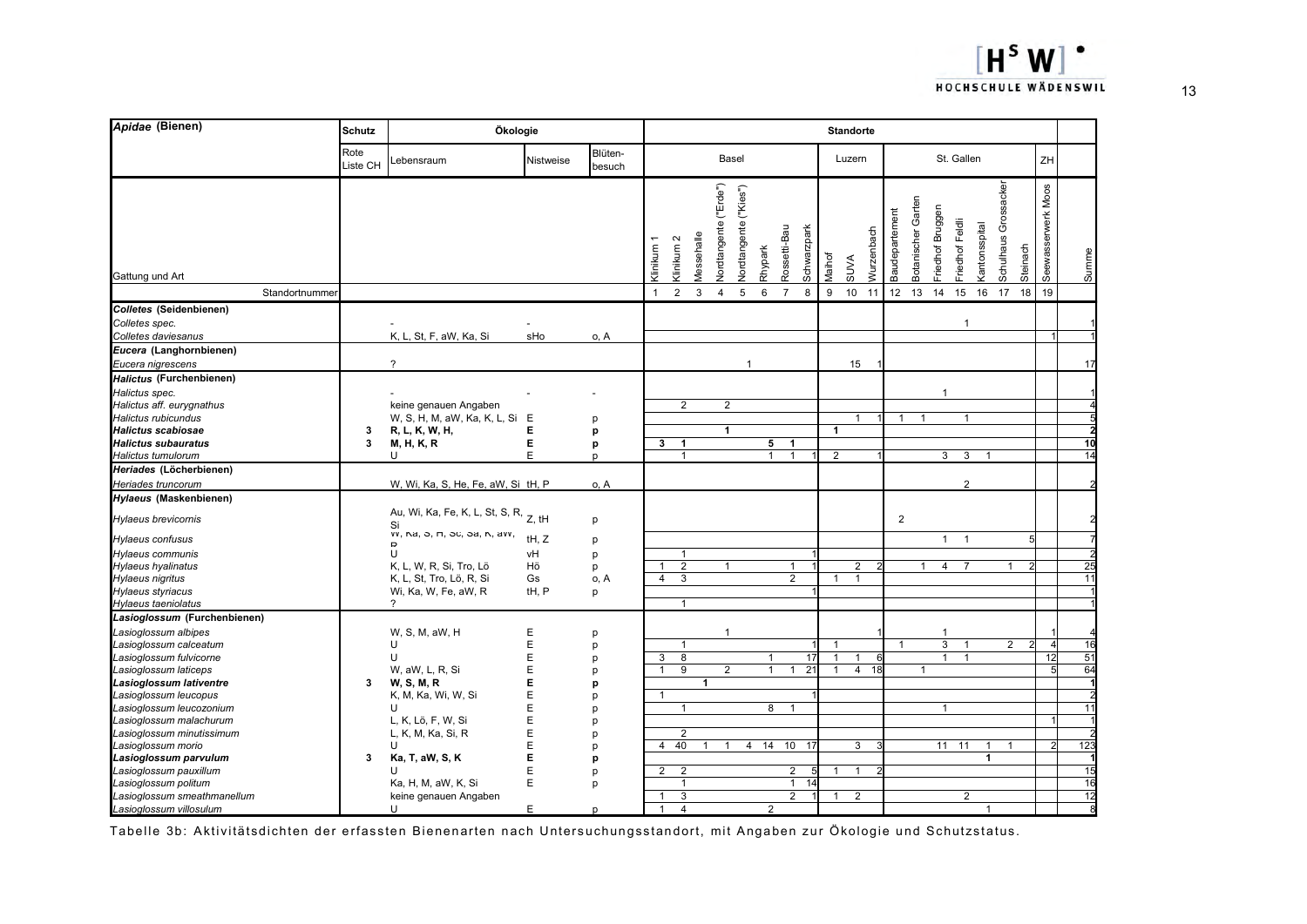| Apidae (Bienen)                                                                            | <b>Schutz</b>    | Ökologie                                                                               |                         |                     |                                                                             |                      |                              |                       |                |                                               |                  | <b>Standorte</b>  |                   |                      |                              |                                     |    |                                       |                     |                    |       |
|--------------------------------------------------------------------------------------------|------------------|----------------------------------------------------------------------------------------|-------------------------|---------------------|-----------------------------------------------------------------------------|----------------------|------------------------------|-----------------------|----------------|-----------------------------------------------|------------------|-------------------|-------------------|----------------------|------------------------------|-------------------------------------|----|---------------------------------------|---------------------|--------------------|-------|
|                                                                                            | Rote<br>Liste CH | _ebensraum                                                                             | Nistweise               | Blüten-<br>besuch   |                                                                             |                      | Basel                        |                       |                |                                               |                  | Luzern            |                   |                      |                              | St. Gallen                          |    |                                       |                     | ZH                 |       |
| Gattung und Art                                                                            |                  |                                                                                        |                         |                     | (linikum 1<br>Klinikum <sup>2</sup>                                         | <b>Aessehalle</b>    | <b>Vordtangente</b> ("Erde") | Vordtangente ("Kies") | Rhypark        | Schwarzpark<br>Rossetti-Bau<br>$\overline{7}$ | Vlaihof          | <b>SUVA</b><br>10 | <b>Nurzenbach</b> | Baudepartement<br>12 | Garten<br><b>Botanischer</b> | Friedhof Bruggen<br>Friedhof Feldli |    | Schulhaus Grossacker<br>cantonsspital | Steinach            | Seewasserwerk Moos | Summe |
| Standortnummer                                                                             |                  |                                                                                        |                         |                     | $\overline{2}$<br>$\mathbf{1}$                                              | $\mathbf{3}$         | $\overline{4}$               | 5                     | $\,6\,$        | 8                                             | $\boldsymbol{9}$ |                   | 11                |                      | 13                           | 14<br>15                            | 16 | 17                                    | 18                  | 19                 |       |
| Megachile (Mörtel-/Blattschneiderbienen)<br>Megachile centuncularis<br>Megachile rotundata |                  | Wi, W, aW, R, Fe, Si<br>K, L, T, Bö, H, W, Si, R                                       | tH, P                   | p                   |                                                                             |                      |                              |                       | $\overline{2}$ |                                               |                  |                   |                   |                      |                              |                                     |    |                                       |                     |                    |       |
| Megachile willughbiella                                                                    | 3                | W, Wi, aW, Si                                                                          | th, P, Hö<br>sH, tH     | p                   |                                                                             | $\overline{2}$       |                              |                       | $\overline{2}$ |                                               |                  |                   |                   |                      |                              |                                     |    |                                       |                     |                    |       |
| Nomada (Wespenbienen)<br>Nomada spec.<br>Nomada striata                                    |                  | keine genauen Angaben                                                                  |                         | D                   |                                                                             |                      |                              |                       |                |                                               |                  |                   |                   | $\overline{1}$       |                              |                                     |    |                                       |                     |                    |       |
| Osmia (Mauerbienen)<br>Osmia adunca<br>Osmia cornuta<br>Osmia leucomelana<br>Osmia rufa    |                  | Fl, K, St, aW, B, Bö, R, Si<br>Si<br>W, Wi, Ka, Fe, Sc, Si<br>W, Wi, Ka, S, Fe, aW, Si | tH, P,<br>vH<br>Z<br>vH | 0, E<br>p<br>p<br>D |                                                                             | 1<br>$\overline{12}$ |                              |                       | $\overline{2}$ |                                               |                  | $\overline{2}$    |                   |                      | $\mathbf{1}$                 | 9                                   |    |                                       | $\overline{1}$      |                    | 30    |
| Panurgus (Zottelbienen)<br><b>Panurgus calcaratus</b>                                      | 3                | R, K, H, F, I, B, Si                                                                   | Е                       | 0, A                | -1                                                                          |                      |                              |                       |                |                                               |                  |                   |                   |                      |                              |                                     |    |                                       |                     |                    |       |
| Sphecodes (Blutbienen)<br>Sphecodes ephippius<br>Sphecodes ferruginatus                    |                  | keine genauen Angaben<br>keine genauen Angaben                                         |                         |                     |                                                                             |                      |                              |                       |                |                                               |                  |                   |                   |                      | $\mathbf{1}$                 | $\mathbf{1}$                        |    |                                       |                     |                    |       |
| Xylocopa (Holzbienen)<br>Xylocopa violacea                                                 | 3                | S, G, Si                                                                               | sH                      | p                   | -1                                                                          |                      |                              |                       |                |                                               |                  |                   |                   |                      |                              |                                     |    |                                       |                     |                    |       |
| <b>Total Anzahl Individuen</b>                                                             |                  |                                                                                        |                         |                     | 77 193                                                                      |                      |                              |                       |                | 18 93 59 60 99 96                             |                  | 27 75 90          |                   |                      |                              | 35 125 235 46                       |    |                                       | 42 70 55 56         |                    | 1551  |
| <b>Total Anzahl Arten</b>                                                                  |                  |                                                                                        |                         |                     | 18 33                                                                       |                      |                              |                       |                | 6 16 7 18 18 19                               |                  | 14 16 19          |                   |                      |                              |                                     |    |                                       | 9 11 30 21 10 12 14 | 17                 | 77    |
| Diversität mit Apis mellifera                                                              |                  |                                                                                        |                         |                     | 2,2 2,7 1,4 1,7 0,9 2,5 1,7 2,3 2,4 2,1 2,4 1,3 0,9 2,2 2,6 1,5 1,9 2,2 2,4 |                      |                              |                       |                |                                               |                  |                   |                   |                      |                              |                                     |    |                                       |                     |                    |       |
| Diversität ohne Apis mellifera                                                             |                  |                                                                                        |                         |                     | 2,0 2,7 1,7 2,2 1,5 2,4 1,6 2,3 2,4 2,3 2,4 2,0 1,7 2,6 2,6 1,9 1,7 2,1 2,4 |                      |                              |                       |                |                                               |                  |                   |                   |                      |                              |                                     |    |                                       |                     |                    |       |

Tabelle 3c: Aktivitätsdichten der erfassten Bienenarten nach Untersuchungsstandort, mit Angaben zur Ökologie und Schutzstatus.

 $[H<sup>s</sup> W]$ . HOCHSCHULE WÄDENSWIL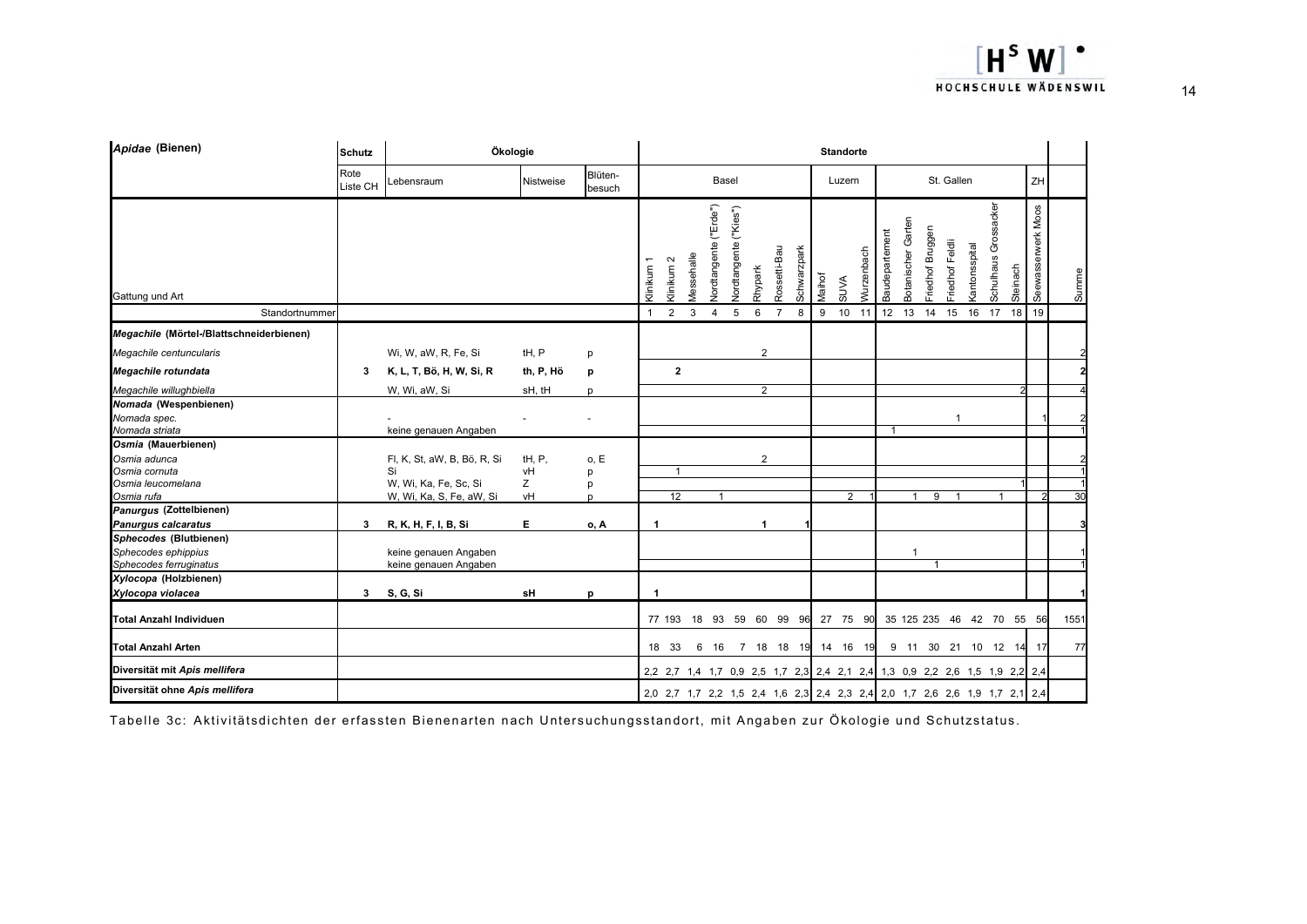

#### **Legenden**

| Lebensräume                                   | <b>Nistweise</b>                               | <b>Blütenbesuch</b>             | <b>Rote Liste</b>              |
|-----------------------------------------------|------------------------------------------------|---------------------------------|--------------------------------|
| aW: alte Weinbergbrachen                      | Ba: Baumhöhlen                                 | A: Asteracea spezialisierte Art | 0: ausgestorben                |
| Au: lichte Auenwälder                         | E: selbstgegrabene Hohlräume in der Erde       | C: Campanula spezialisierte Art | 1: vom Aussterben bedroht      |
| B: Bahndämmen                                 | Fr: Freibauten                                 | E: Echium spezialisierte Art    | 2: stark gefährdet             |
| Bö: Böschungen                                | Ge: Gebäude                                    | L: Lamiaceae spezialisierte Art | 3: gefährdet                   |
| F: Feldfluren                                 | Ges: Gestrüpp                                  | o: oligolektische Art           | 4: potentiell gefährdet        |
| Fe: Feldhecken                                | Gs: Gesteinsspalten                            | p: polylektische Art            | -: nicht autochthon vorkommend |
| Fel: Feldraine                                | Hö: Höhlen (Sand, Kies, Lehm)                  | V: Veronica spezialisierte Art  | n= nicht gefährdet             |
| Fl: Felshänge                                 | Kr: Krautschicht                               |                                 |                                |
| G: Gärten                                     | Mo: Moospolster                                |                                 |                                |
| H: Hochwasserdämme                            | P: hohler Pflanzenstengel                      |                                 |                                |
| He: Hecken                                    | sH: selbstgenagte Gänge im morschen Holz       |                                 |                                |
| I: Industriehalden                            | sHo: selbstgegrabene Hohlräume im Stein        |                                 |                                |
| K: Kies- und Sandgruben                       | tH: Höhlungen im toten Holz                    |                                 |                                |
| Ka: Kahlschläge                               | V: Vogelnester                                 |                                 |                                |
| L: Lehm- und Tongruben                        | vH: vorgefundene Hohlräume verschiedenster Art |                                 |                                |
| Lö: Lösswände                                 | vHo: vorhandene Hohlräume im Holz              |                                 |                                |
| IW: lichte Wälder                             | vM: verlassene Mauslöcher                      |                                 |                                |
| M: Magerrasen                                 | Z: dürre Zweige von Brom- und Himbeeren        |                                 |                                |
| O: Obstgärten                                 |                                                |                                 |                                |
| oG: offenes Gelände                           |                                                |                                 |                                |
| R: Ruderalstellen                             |                                                |                                 |                                |
| S: Streuobstwiesen                            |                                                |                                 |                                |
| Sa: Sandheiden                                |                                                |                                 |                                |
| Sc: Schilfröhrricht                           |                                                |                                 |                                |
| Si: Siedlungsbereich                          |                                                |                                 |                                |
| St: alte Steinbrüche                          |                                                |                                 |                                |
| T: Trockenhängen                              |                                                |                                 |                                |
| tF: trockene Fettwiesen                       |                                                |                                 |                                |
| Tro: Trockenmauer                             |                                                |                                 |                                |
| U: Ubiquist (in allen möglichen Lebensräumen) |                                                |                                 |                                |
| W: Waldränder                                 |                                                |                                 |                                |
| Wi: Waldlichtungen                            |                                                |                                 |                                |

Lebensräume, Nistweise und Blütenbesuch nach:

Westrich, Paul (1989): Die Wildbienen Baden-Württembergs, 2. Band Gattungen und Arten. Ulmer GmbH & Co, Stuttgart.

Legenden zu Tabellen 3a-3c Aktivitätsdichten der erfassten Bienenarten nach Untersuchungsstandort, mit Angaben zur Ökologie und Schutzstatus.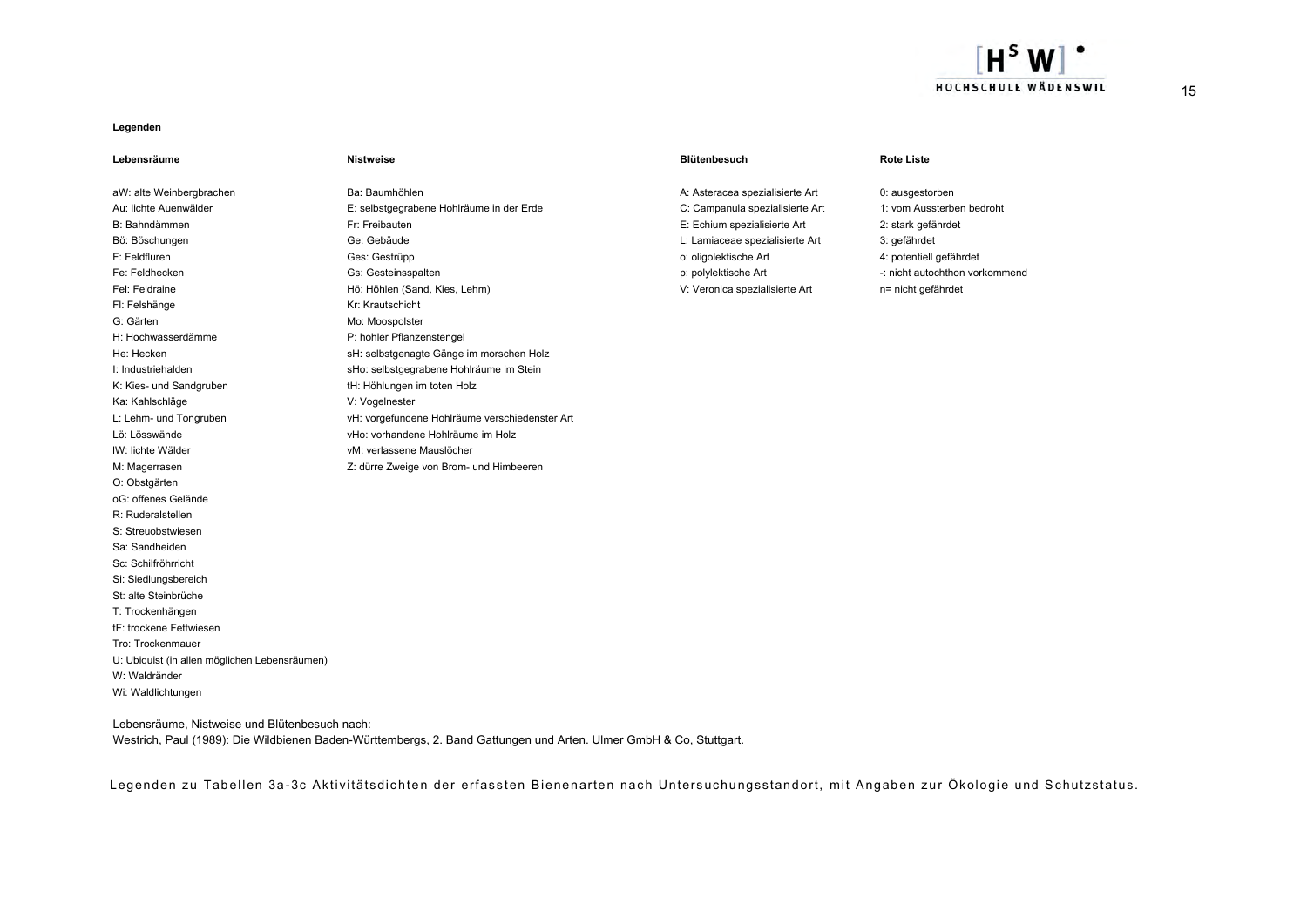#### **4.1 Comparison between surveyed locations**

(Summary)

The comparison between the number of species collected on green roofs and on ground sites could not be done satisfactorily because of insufficient data available from two of the ground sites in St. Gallen (*Stadttheater* and *Bildweiher*) where traps were disturbed and specimens lost. The remaining site (*Steinach*) showed no significant difference between ground and roof sites.

Unfortunately losses occurred on the green roof at *Maihof* in Luzern during the main flying season. However,
the 27 individuals caught here belong to 14 species,
which constitutes a rich diversity. The vegetation on the roof of *Maihof* compares well with the ground at *Rhypark* in Basel where 60 collected specimens belonging to 18 different species were collected. One can therefore assume that a greater number of samples would have resulted in an even greater diversity of species at *Maihof*.

Most species (33) were caught on the Biodiverse green roof of *Klinikum 2* in Basel. Similarly, on the small green roof at *Bruggen cemetery* in St.Gallen 30 species were caught,
where the traps probably attracted bees from the cemetery grounds. The number of species caught on other green roofs with denser planting but less diverse habitats was lower: between 14 and 21. The least number of species  $(7 - 12)$  was found on classic sedum roofs with sparser coverage. The two sedum roofs at *Grossacker* school and at the *Botanic garden* had 11 – 12 species,
probably due to the surrounding gardens and fields. Fewer were found on inner city sedum roofs such as at *Messehalle* in Basel and at the *Baudepartement* in St. Gallen.

The results must be treated with caution and the influence of the surrounding landscape taken into account,
especially on a small roof where the traps may attract bees that would not normally visit the green roof.

Surprisingly,
relatively few species were found at the *Seewasserwerk Moos* in Zurich,
despite the rich vegetation,
while a high number were found at *Klinikum 2* in Basel in the centre of the city. The reason could be the variety of substrate levels at the latter,
where the diverse vegetation offers a longer flowering season. One can assume that in the course of the seasons more species will be attracted to such a diverse roof (*Klinikum* 2) than to a uniform roof meadow (*Seewasserwerk Moos*). Different bee species have different flying/feeding times in the course of a year,
therefore more species will profit if green roofs provide more diverse flowering periods.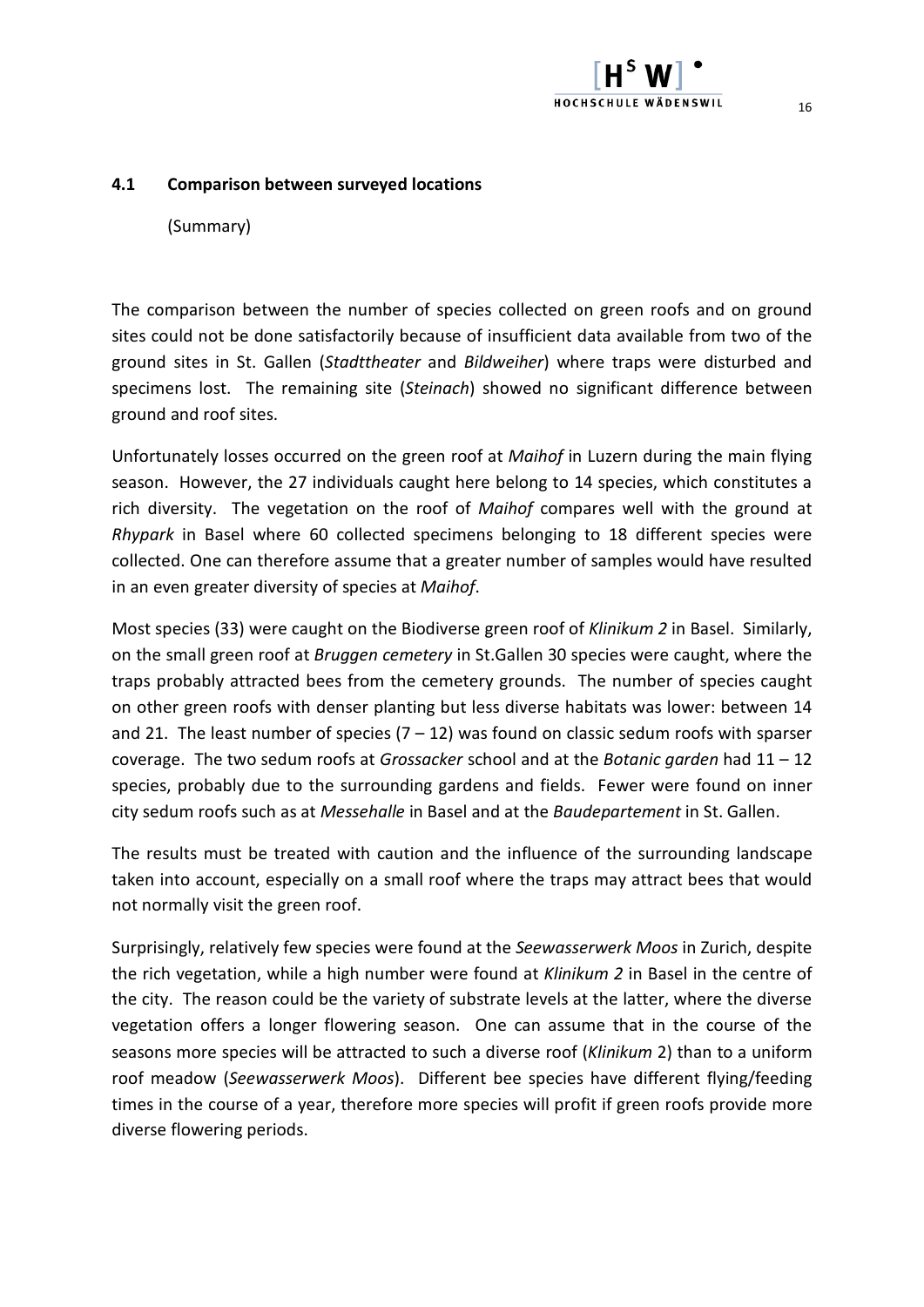### $H^{\text{s}}$ HOCHSCHULE WÄDENSWIL

(Photographs:)

- [Photo 6: Green roof *Messehalle* Basel, typical sedum planting]
- [Photo 7: Green roof University hospital *Klinikum* 2 Basel, 9<sup>th</sup> floor, typical sedum planting]
- [Photo 8: Green roof *Baudepartement* St.Gallen,
typical sedum planting]
- [Photos 9,
10: The green roof with the most diverse vegetation in this study: University hospital Basel, *Klinikum 2.* Top: in 2003 when a variety of substrate levels were installed. Bottom: First vegetation period.]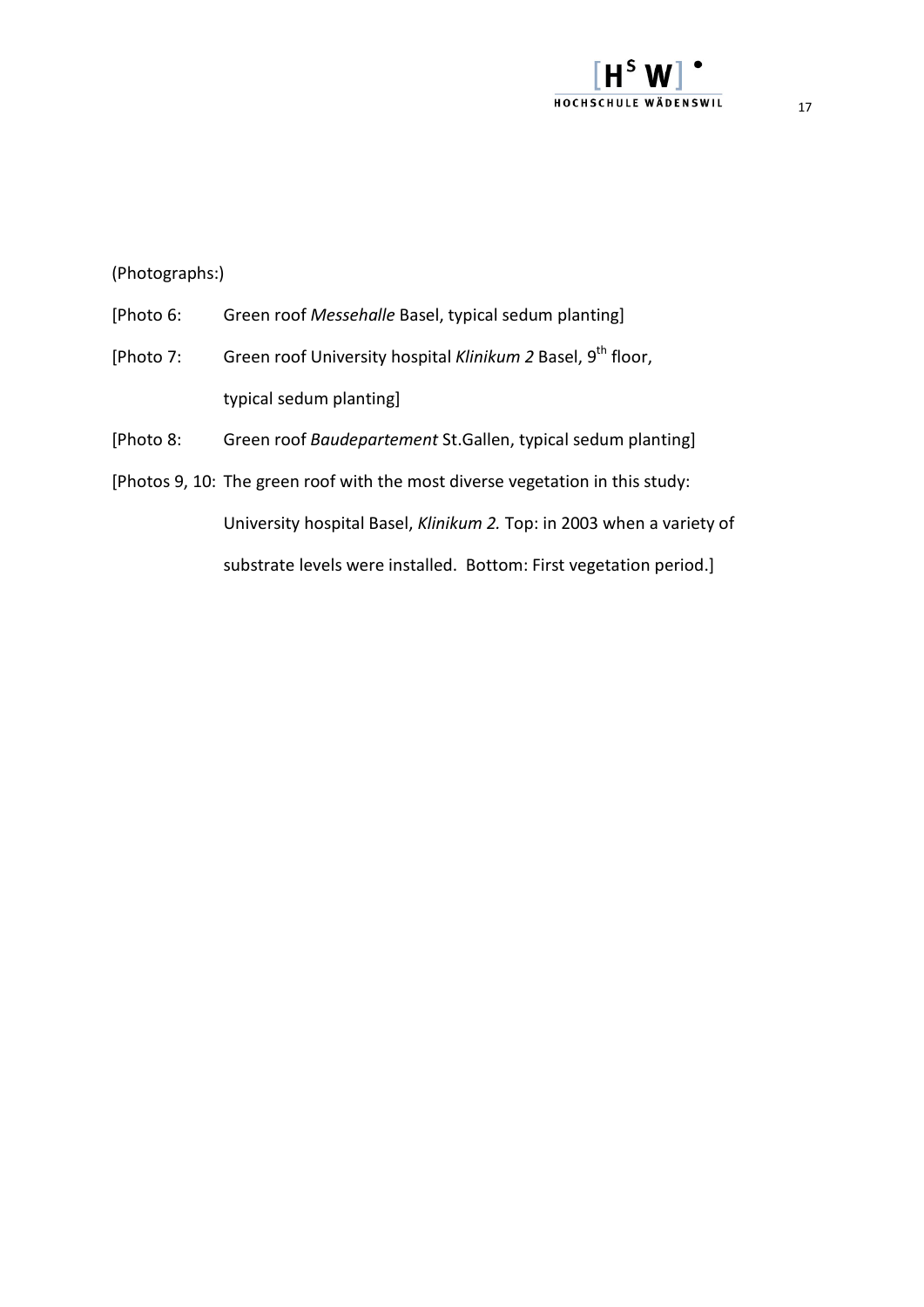# **HOCHSCHULE WÄDENSWIL**

#### **4.2. Recorded blossom visits**

Time limits did not allow an in‐depth study. However,
some important indications will help towards the continuation of this quantitative study of blossom visits by wild bees,
planned for 2006.

#### **Error! Reference source not found.**

Fig. 3: Number of blossom visits at selected sites during two survey periods (May, June 2005)

#### **4.3 Differences between locations**

#### (Summary)

Seasons in St. Gallen are usually two weeks behind Basel. This explains the low number at the end of April. Clearer results were obtained in June. The more diversely meadow‐like green roofs are visited more frequently than the sedum roofs.

The altitude of the roof seems of secondary importance up to a point. The survey done on 17.06.05 showed the same number of visits on *Klinikum 1* and *Klinikum 2* (3rd floor). *Klinikum* 2 (9<sup>th</sup> floor) however only had 6 visits. This one survey is not enough for a serious statistic but it indicates that the height of the building is of less importance.

#### **4.4 Quantitative – mathematical comparison of locations**

The similarity of species has been analysed in a dendogram using Sorensen's Index
(Fig.4). It roughly shows the linkage between locations situated in the same area. The green roofs no. 9‐11 in Luzern (refer to names and locations in Fig.2) form a cluster,
as does a group of green roofs in St.Gallen (nos. 14,15,17,18) and in Basel (1,7,
and 2,6,8). The sedum roofs with sparse vegetation (nos. 3,5,12,16) form another cluster irrespective of their geographical location. The same occurs with green roofs with denser vegetation (nos. 4,13,19). Evidently the ground location *Steinach* (16) blends in with the surveyed green roofs.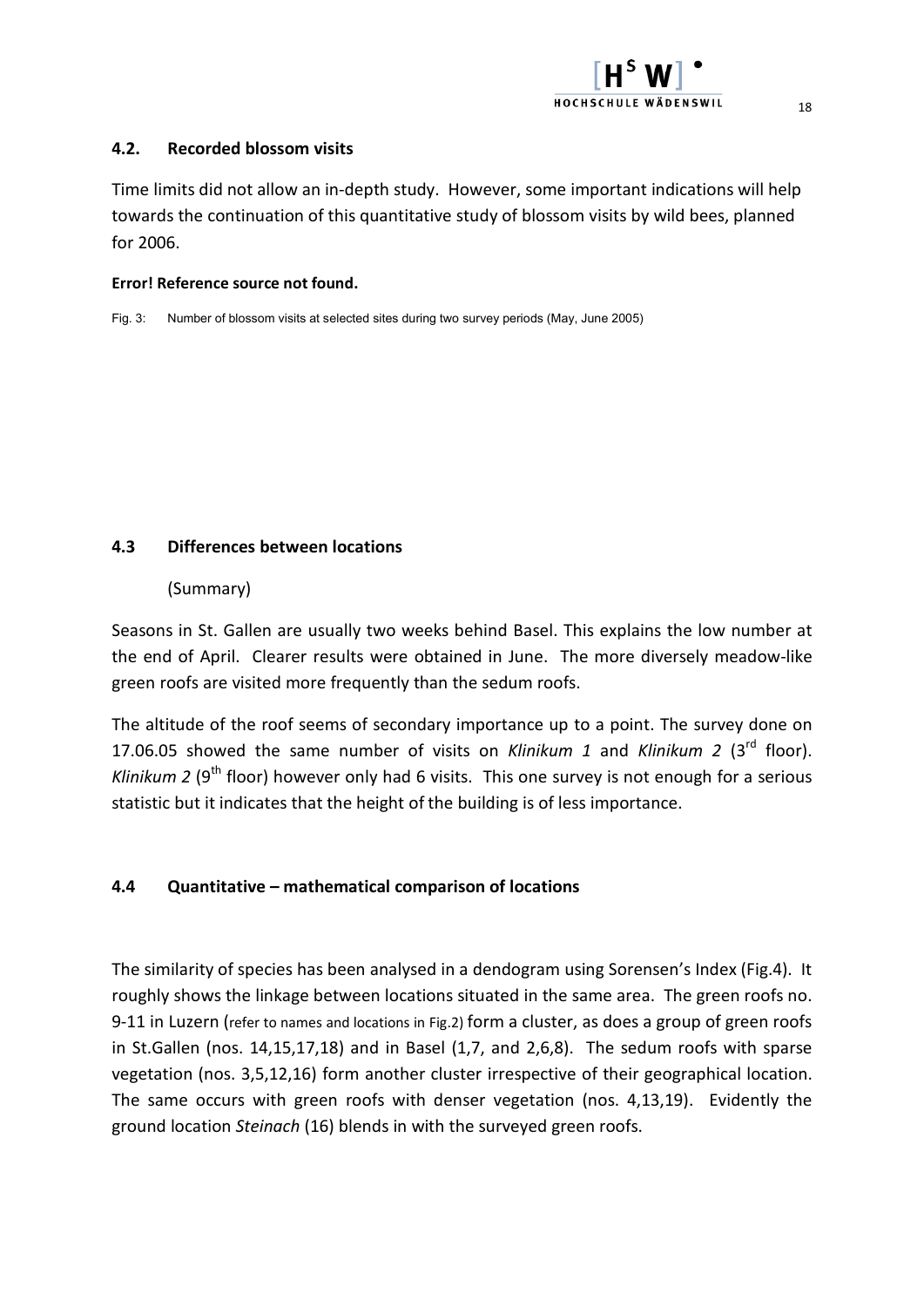[ Fig. 4 Dendogram of bee fauna at the surveyed sites according to similarity of species (after Sorensen)]

The Renkonen Index
has been used for the analysis of species dominance (Fig.5). It clearly shows the link between similar habitats independent of the geographical region. Green roofs with sparse vegetation (12,13,5) form a cluster, as do green roofs with dense vegetation (1,7,9 and 2,6,15). Green roofs 11 and 19 with varying degrees of dampness form another group; similarly numbers 10 and 14 that are planted as dry meadows.

[Fig. 5 Dendogram of bee fauna at the surveyed sites according to dominance of species (after Renkonen)]

#### **4.5 Description of rare and endangered species collected**

Ten species that are red‐listed in Switzerland (according to Amiet 1994) have been identified.

#### **Categories**

- 0 extinct or missing 0 species
- 1 threatened with extinction 0 species
- 2 severely endangered 0 species
- 3 endangered 10 species
- 4 potentially endangered 0 species
- n not endangered 67 species

#### **Category 3, endangered species**

*Andrena cineraria* (LINNAEUS 1758)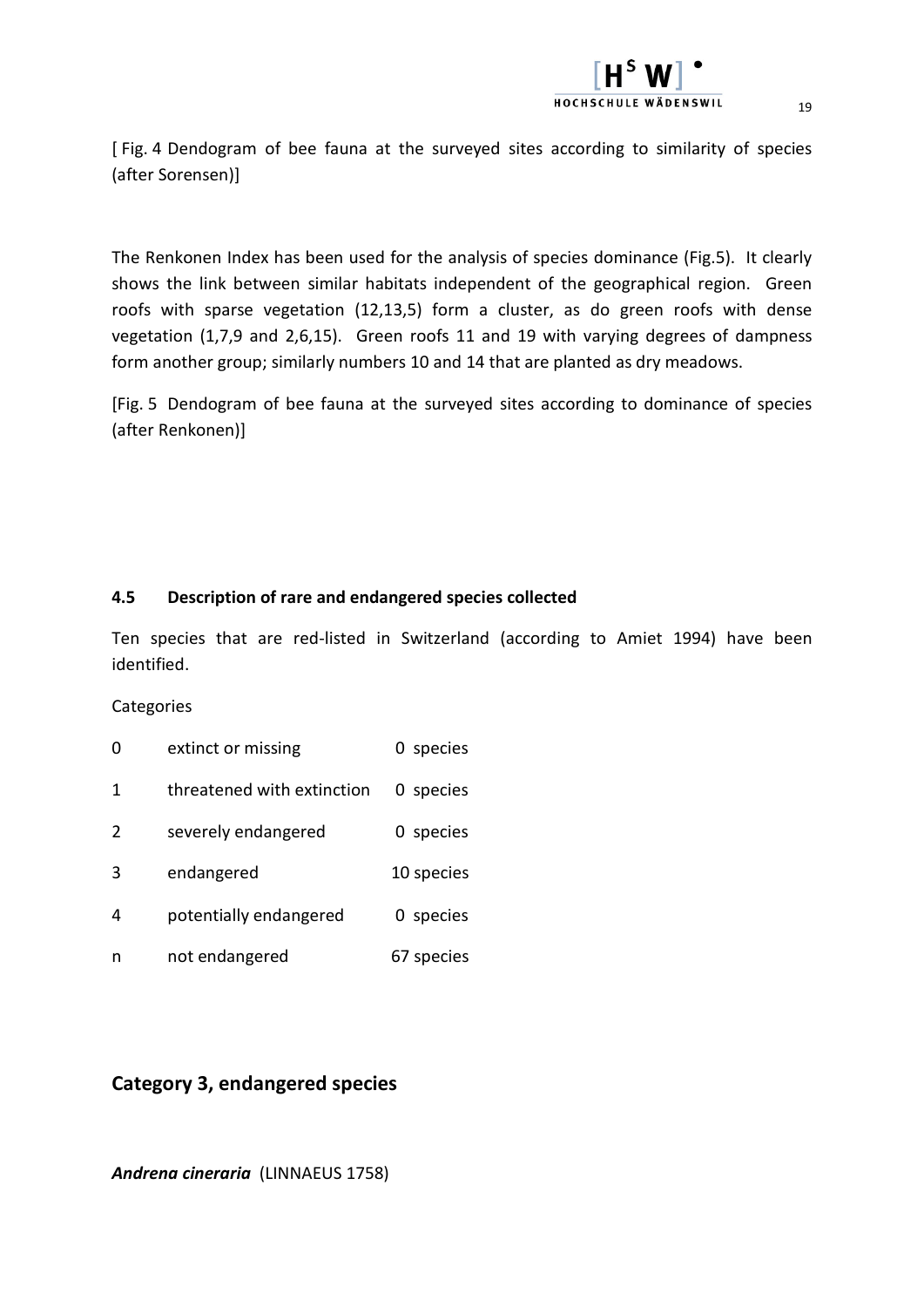## HOCHSCHILLE WÄDENSWIL

[Photo 11: Typical nest of *Andrena cineraria*]

Photo 12: *Andrena cineraria* building her nest]

#### *Andrena viridescens* (VIERECK 1916)

*Klinikum 2).*

Very small sand bee,
feeding on speedwell: *Veronica chamaedris,*  also *Veronica teucrium* (strictly *oligolectic*). Builds her own ground nests. The species has only been found on the roof of *Seewasserwerk Moos* in Zurich because the required plants grow there.

found on green roofs with substrates containing subsoil (*Nordtangente "Erde",
Rosetti‐Bau,*

#### *Bombus humilis* (ILLIGER 1806)

The species prefers nesting above ground in the vegetation layer,
under clumps of grass or moss. In this study it was only seen on the roof *Würzenbach* in Luzern.

#### *Halictus scabiosae* (ROSSI 1790)

This rare burrowing bee is found in dry habitats such as sand pits,
clay pits and rubble heaps. They dig their nests (13‐20 cm deep in spring; 20‐33 cm deep in summer) in slightly sloping ground with sparse vegetation. Found at Basel *Nordtangente "Erde"* and in Luzern on the roof of *Maihof.* There are small mounds on both these sites and these bees are known to dig deep nests.

#### *Halictus subauratus* (ROSSI 1792)

This rare burrowing bee digs its nest in rough sandy soil and feeds on plants that grow on rough ground. It was only found in Basel on the roofs of *Klinikum 1* and *Klinikum 2,* and at *Rhypark* and *Rosettibau.* All these green roofs provide habitats that resemble rough ground.

*Lasioglossum lativentre* (SCHENK 1853)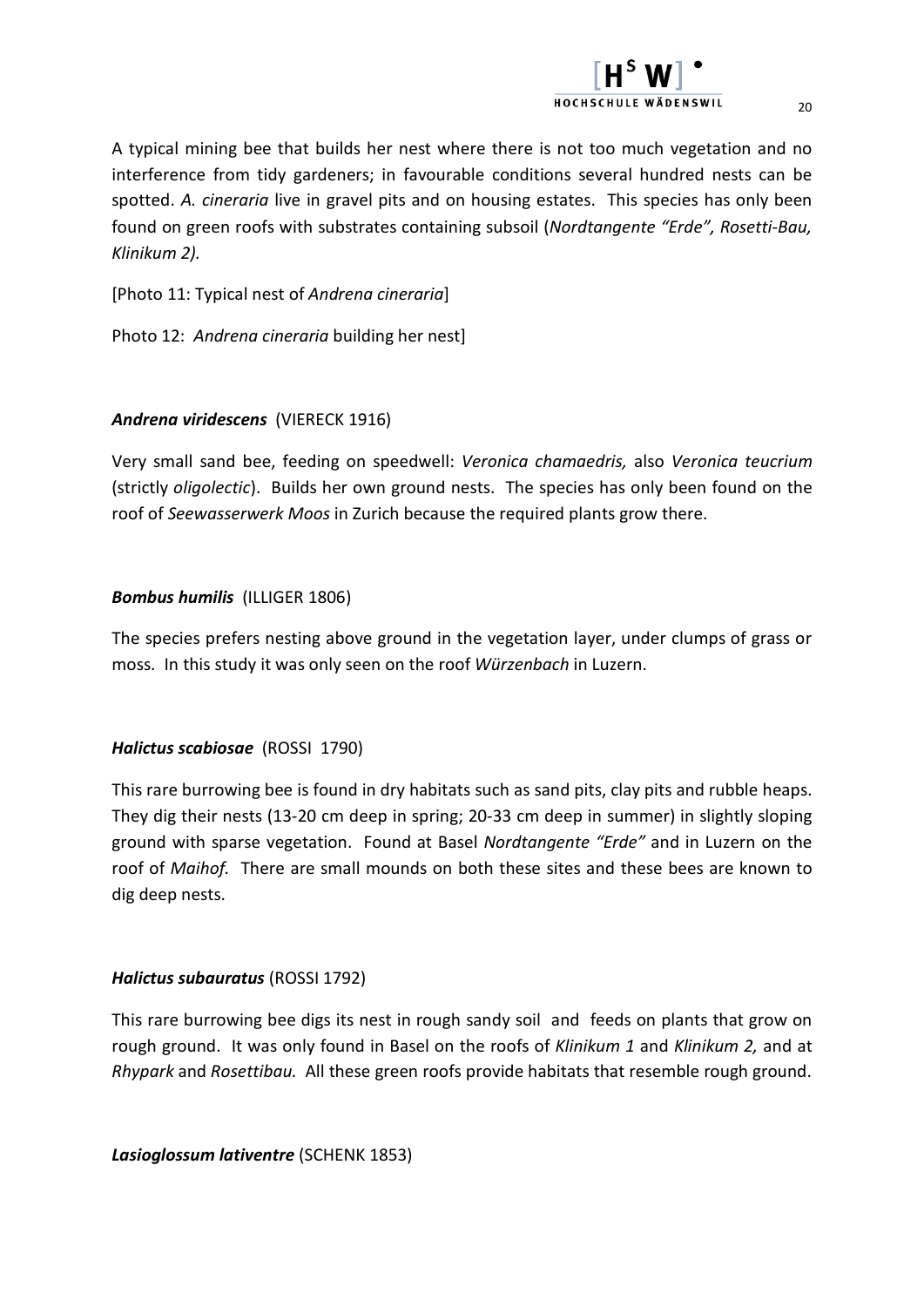## HOCHSCHILLE WÄDENSWIL

Only one individual of this species has been found,
and this on the roof of the *Messehalle* in Basel. It is also a ground‐nesting bee. The substrate on this roof contains pumice,
which is not known to occur in their natural habitat. As only one individual has been found it can only be assumed that the bee may be using the roof as a feeding ground.

#### *Lasioglossum parvulum* (SCHENK 1853)

Here again only one such individual has been caught,
on the green roof of *Kantonspital* in St.Gallen. Therefore we are faced with the same methodical analysis problems as in the previous sample.

#### *Megachile rotundata* (FABRICIUS 1784)

The alfalfa leaf cutter bee builds her nest out of leaf cuttings. The nectar is taken from papilionaceae and compositae. This species is used by farmers for the purpose of pollination like the honeybee. It was found at *Klinikum 2* in Basel where the green roof is a diverse meadow, including the plants this species depends on. It was not found elsewhere in this survey.

#### *Panurgus calcaratus* (SCOPOLI 1763)

This solitary bee prefers a dry habitat and lives in nature holes in the ground created by large stones. It was found on the green roofs at *Klinikum 1,
Rhypark* and *Schwarzpark* in Basel.

#### *Xylocopa violacea* (LINAEUS 1758)

This carpenter bee has only been found on the roof of *Klinikum 1* in Basel.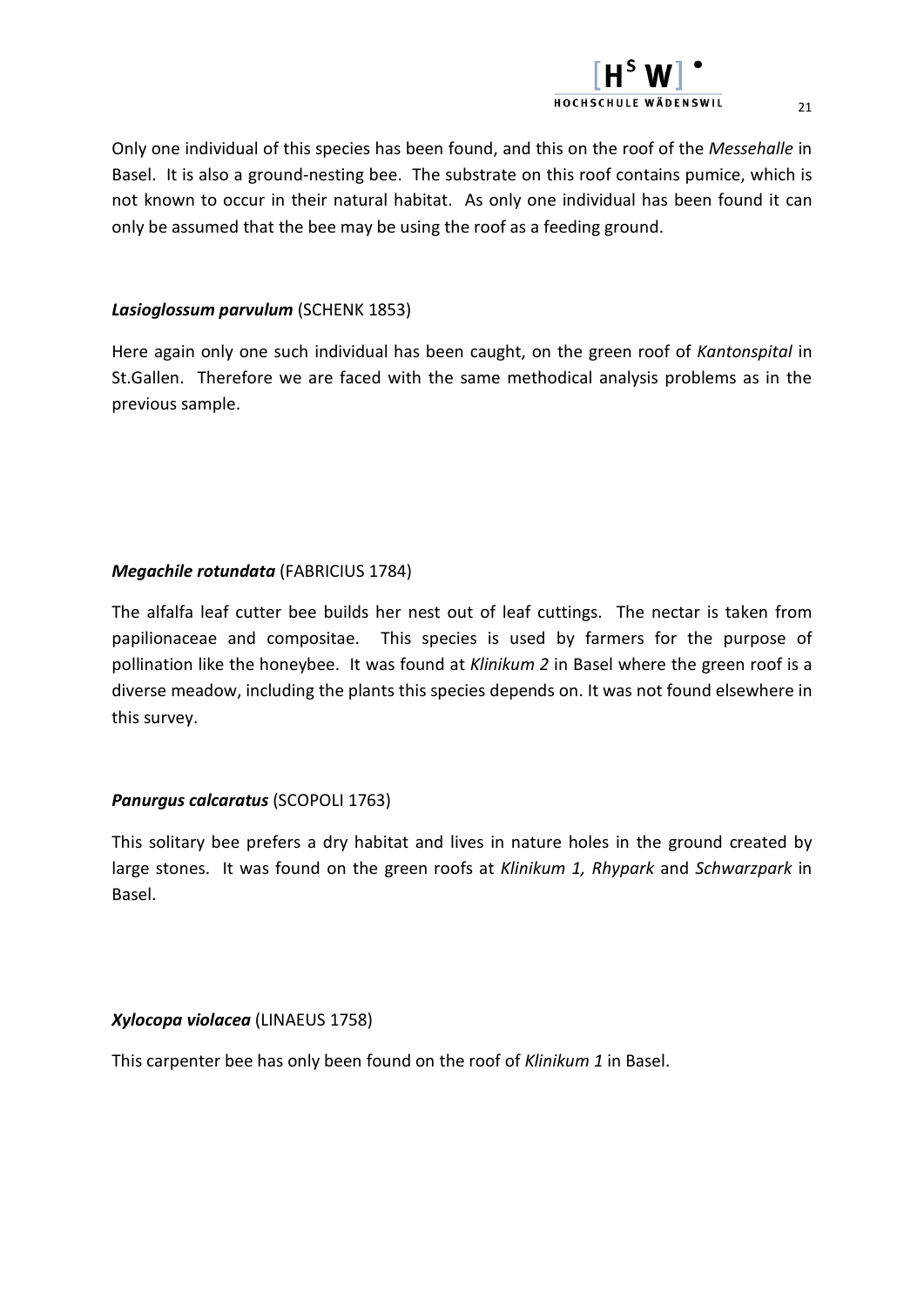#### **5. Discussion of results**

#### **Relevance regarding the provision of extensive green roofs**

It has been shown that green roofs are being used as feeding grounds by wild bees. On typical sedum roofs only half the number of bee species have been caught,
compared with green roofs with diverse vegetation. The number of blossom visits showed an even greater discrepancy: only one fifth of visits were recorded on sedum roofs compared with green roofs with herbaceous vegetation. It can be assumed that a longer study would show an even more obvious divergence. The reason is simple: green roofs planted predominantly with sedums have only a short flowering season, thus providing only a short period of nourishment. In addition it became evident that even during flowering the sedum roofs were visited less frequently by bees than the herbaceous roofs. It is important to continue the study to verify the statistics as the figures obtained in this survey are limited.

Further studies about the frequency of blossom visits are needed in order to verify the existing figures and to be able to perform an in depth comparison between sedum roofs and herbaceous roofs.

In the survey a total of ten endangered wild bee species have been identified (Swiss Red Data Category 3). Most were caught at Basel,
with three species each found at *Klinikum 1* and *Klinikum 2.* As has been shown in a previous study of invertebrates on green roofs (Brenneisen 2003) a high number of xerothermophilous species are present in the warm and dry area of Basel. From this can be deduced that there may be a correlation between this fact and the high number of endangered bee species found here.

The Swiss nature conservation act NHG ( 'Natur‐ und Heimatschutzgesetz', section 3) dictates that the indigenous flora and fauna must be protected within residential areas as well as elsewhere. The NHG emphasizes the need to protect endangered species and their habitats. The findings regarding the ecological significance of extensive green roofs as contributors to the protection of nature and species can inform planning guidelines and standards. The requirement for extensive green roofs should be to set them up as replacement habitats for as high a number of endangered species as possible.

It follows that flat roofs should consistently and extensively be executed as green roofs in line with the concept of ecological urban planning. Ideally incentives and measures for implementation should be put in place. This is especially important where significant natural habitats are being built over. In these circumstances the provision of greenery to match the surrounding natural environment needs to be enforced.